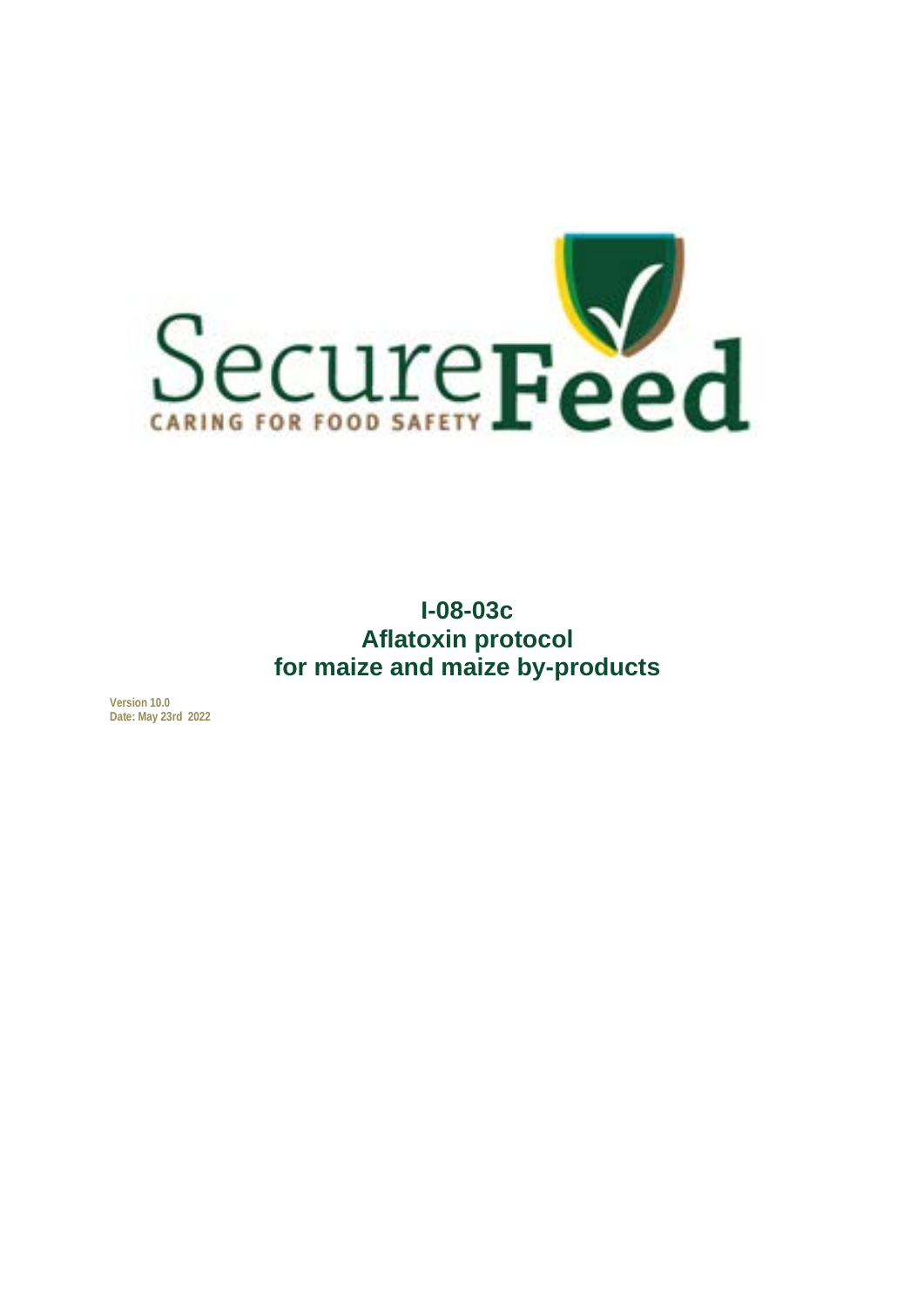

# I-08-03c Aflatoxin protocol for maize and<br>maize by-products

Date: May 23rd, 2022

| 4.1  |                                                                                            |
|------|--------------------------------------------------------------------------------------------|
| 4.2  |                                                                                            |
|      |                                                                                            |
|      |                                                                                            |
|      |                                                                                            |
| 7.1  |                                                                                            |
| 7.2  |                                                                                            |
|      |                                                                                            |
| 8.1  |                                                                                            |
| 8.2  |                                                                                            |
| 8.3  |                                                                                            |
|      |                                                                                            |
| 10.  |                                                                                            |
| 11.  | sampling and analysis of maize and by-products from low-risk countries  8                  |
| 12.  | sampling and analysis of maize and by-products from HIGH and MEDIUM risk countries  9      |
| 12.1 |                                                                                            |
| 12.2 |                                                                                            |
| 12.3 |                                                                                            |
| 13.  |                                                                                            |
| 14.  |                                                                                            |
| 14.1 |                                                                                            |
| 14.2 |                                                                                            |
| 15.  | Schematic overview of requirements for processing or delivery of maize and by-products  12 |
| 15.1 |                                                                                            |
| 15.2 |                                                                                            |
| 15.3 |                                                                                            |
| 15.4 |                                                                                            |
| 15.5 | Processing of by-products NOT originating from EU 1881/2006 food producers  21             |
| 15.6 | Direct supply of by-products NOT from EU 1881/2006 food producers 23                       |
|      |                                                                                            |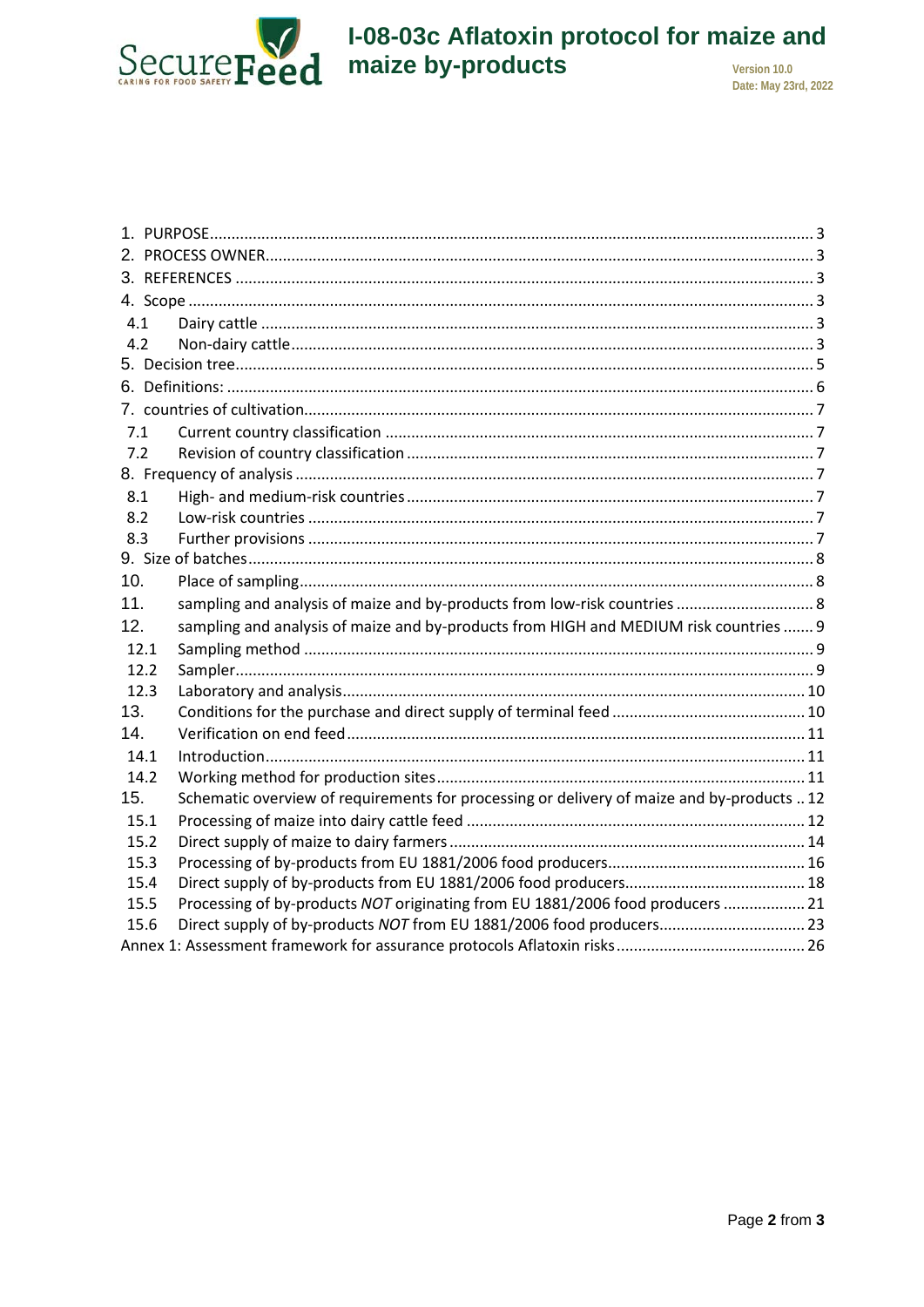

#### <span id="page-2-0"></span>**1. PURPOSE**

This protocol describes special requirements for SecureFeed Participants, for the control of Aflatoxin B1 risks in maize and maize by-products. The requirements are necessary for the control of these aflatoxin risks.

#### <span id="page-2-1"></span>**2. PROCESS OWNER**

<span id="page-2-2"></span>Programme Manager Conformity Assessment (PM-C)

#### **3. REFERENCES**

- P-11 Reporting and [assessment](https://securefeed.eu/system/files/2021-07/P-11%20Melden%20en%20beoordelen%20van%20overschrijdingen%20afwijkingen%20en%20bedreigingen.pdf) of exceedances, deviations and threats
- [P-13 Calamity control](https://securefeed.eu/system/files/2021-05/P-13%20Calamiteitenbeheersing.pdf)
- [I-08-01 Selection Laboratories](https://securefeed.eu/system/files/2020-06/I-08-01%20Selectie%20en%20beoordeling%20van%20laboratoria.pdf)
- I-08-03c-1 Instruction on revision of country classification D-25
- [D-01 Action and rejection limits](https://securefeed.eu/sites/default/files/2021-06/D-01%20Actie-en%20afkeurgrenzen.pdf)
- [D-25 Country risk classification Aflatoxin B1 in maize and maize \(by-\)products](https://securefeed.eu/sites/default/files/2021-09/D-25%20Risico-indeling%20landen%20Aflatoxine%20B1%20in%20ma%C3%AFs%20en%20ma%C3%AFs%28bij-%29producten.pdf)
- [D-28 Participants verification Aflatoxin B1 in dairy cattle feed](https://securefeed.mijnscienta.nl/Articles/article/CO6050b1c581d4f2.16471452/)
- [F-23 Verification of Aflatoxin in dairy cattle feed](https://securefeed.eu/system/files/2018-04/F-23%20Verificatie%20Aflatoxine%20melkveevoeders.xlsx)
- [F-24a Results monitoring aflatoxine](https://securefeed.eu/system/files/2020-10/F-24a%20Resultaten%20monitoring%20aflatoxine.xlsx)
- F-34 Cause analysis elevated Aflatoxin B1 levels in dairy cattle feed
- [GMP+ \(2010\) BA4](https://www.gmpplus.org/media/0gvm5pwj/gmp-ba4-nl-aflatoxin-b1-protocol-versie-20-september-2021.pdf) / [GMP+ \(2020\) TS 1.7 Monitoring](https://www.gmpplus.org/media/4l2mmmux/ts-1-7-monitoring-nl.pdf)
- [GMP+ \(2010\) BA13](https://www.gmpplus.org/media/o2mlwo3s/gmp-ba13-nl-20150101.pdf) / [GMP+ \(2020\) TS 1.6 Sampling guidelines](https://www.gmpplus.org/media/enwahuj2/ts-1-6-monstername.pdf)
- [Regulation. \(EC\) No 183/2005, Annex II](https://eur-lex.europa.eu/legal-content/NL/TXT/HTML/?uri=CELEX:32005R0183&from=NL#d1e32-15-1)
- [Regulation \(EU\) No 1881/2006](https://eur-lex.europa.eu/LexUriServ/LexUriServ.do?uri=OJ:L:2006:364:0005:0024:NL:PDF)
- [Regulation \(EC\) No 152/2009](https://eur-lex.europa.eu/legal-content/NL/TXT/HTML/?uri=CELEX:32013R0691&from=NL), including the amendments from Regulation (EU) No 691/2013
- [GAFTA Sampling Rules No.124](https://www.gafta.com/write/MediaUploads/Contracts/2018/124_2018.pdf)

#### <span id="page-2-3"></span>**4. SCOPE**

This protocol describes requirements regarding frequency of analysis, sampling, method of analysis, monitoring, purchase and processing of maize and maize by-products[1](#page-2-6) intended for direct delivery to livestock farmers or for the production of compound feed.

Depending on the animals for which the maize or the by-product is intended, the requirements differ.

More and more stringent requirements are imposed on feedstuffs for dairy cattle than on feedstuffs for other animals. This is expressed in this protocol. See also the decision tree in Chapter 5.

#### <span id="page-2-4"></span>**4.1 Dairy cattle**

This protocol applies to maize and by-products intended for dairy cattle (feed). The measures prescribed in this protocol supplement GMP+ (2010) BA4, 2.3[2](#page-2-7) "Aflatoxin protocol[3"](#page-2-8) as regards application in dairy cattle feed.

#### <span id="page-2-5"></span>**4.2 Non-dairy cattle**

For the purchase and processing of maize and by-products intended for animals other than dairy cattle, the requirements apply as included in GMP+ (2010) BA4, 2.32, with the proviso that the SecureFeed country classification applies as indicated in handbook document D-25 and that participants must report exceedance of action and rejection limits based on the SecureFeed standards as included in handbook document D-01.

<span id="page-2-6"></span> $1$  For the sake of readability, in the rest of the document the term "maize by-products" is shortened to "by-products".

<span id="page-2-7"></span><sup>2</sup> or GMP+ (2020) TS 1.7 Monitoring Chapter 2

<span id="page-2-8"></span><sup>&</sup>lt;sup>3</sup> Or the GMP+ protocols recognised as equivalent to BA4 2.3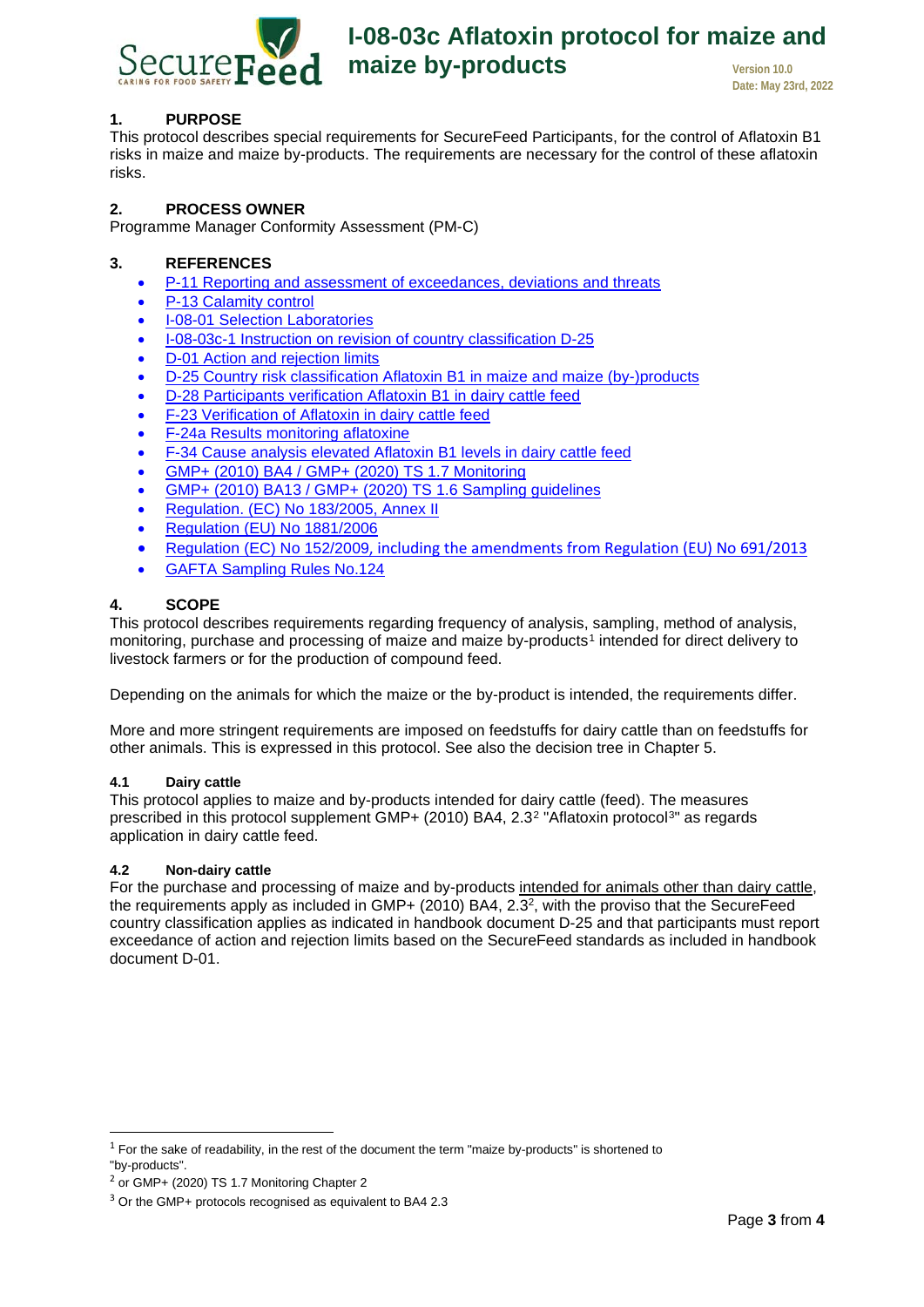

### **Reading guide**:

A schematic decision tree is included in the next chapter for participants who want a quick insight into the requirements they have to meet when purchasing maize and by-products.

The decision tree is a schematic overview and leads the reader directly to the applicable part of chapter [15](#page-11-0) containing schematically the most important requirements with regard to frequency of analysis, sampling, method of analysis, monitoring, purchase and processing. The table below it, also contains a hyperlink in the last column to the relevant diagram section.

The decision tree and its diagrams in Chapter 15 can be read separately from the other parts of this protocol.

For the reader who wants to know more, the remaining chapters (6 to 14) offer definitions, background, details, explanations and references.

#### **Changes from the previous version**

Version 9.0 of the Aflatoxin B1 protocol has been considerably modified in comparison with the previous version (version 8.0 of 26 May 2021). The following changes have been made:

- 1. Layout adjusted to improve readability;
- 2. Structure modified so that it better matches the structure used by GMP+;
- 3. Added: Chapter 5: Schematic explanation/decision tree to quickly understand key requirements
- 4. [Definitions](#page-4-1) added;
- 5. [Batch](#page-7-0) sizes adjusted to latest insights;
- 6. [Annex 1](#page-24-0) added: Assessment framework for the processing protocols used by producers in relation to concentration factors and blending in the production process whereby maize is processed into by-products;
- 7. The section Revision of Risk Groups from the previous version has been rewritten and included in a separate document (I-08-03c-1 Instruction for revision of country classification D-25).

Version 10 has been modified in comparison with version 9.0. The following changes have been made:

- 1. In Chapter 12: Reference to F-24a added. This reference was omitted by mistake in version 9.0.
- 2. In Chapter 14: A reference has been added to form F-34 'Cause analysis elevated Aflatoxin B1 levels in dairy cattle feed'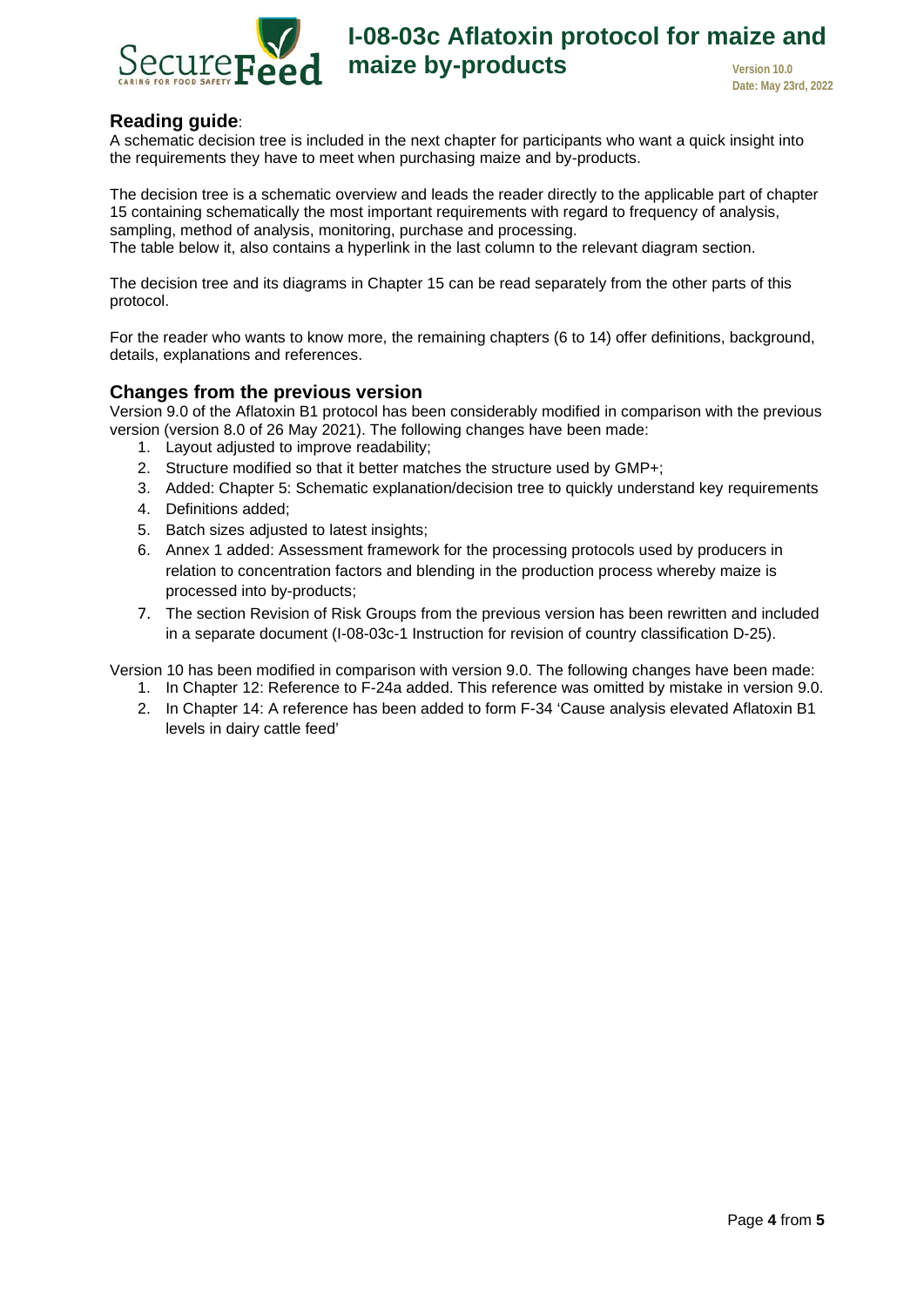

#### <span id="page-4-0"></span>**5. DECISION TREE**

The decision tree below provides a quick insight into which measures are applicable in the context of this protocol.



The table below shows schematically whether a positive release applies to a certain stream; what the relevant standards are and, via a hyperlink, which section of Chapter 15 applies.

| <b>Product</b>             | Processing or<br>Direct delivery | <b>Risk</b><br>country | <b>Positive Release?</b> | Rejectio<br>n limit | <b>Action</b><br>limit   | Chapter<br><b>HYPERLINK</b> |
|----------------------------|----------------------------------|------------------------|--------------------------|---------------------|--------------------------|-----------------------------|
| maize                      | <b>PROCESSING</b>                | <b>HIGH</b>            | <b>YES</b>               | 1 ppb               |                          | 15.1.1                      |
| Maize                      | <b>PROCESSING</b>                | <b>MEDIUM</b>          | <b>YES</b>               | $20$ ppb**          | $2.5$ ppb                | 15.1.2                      |
| Maize                      | <b>DELIVERY</b>                  | <b>HIGH</b>            | YES.                     | ppb                 |                          | 15.2.1                      |
| Maize                      | <b>DELIVERY</b>                  | <b>MEDIUM</b>          | <b>YES</b>               | $2.5$ ppb           | 2 ppb                    | 15.2.2                      |
| By-product (1881/2006*)    | <b>PROCESSING</b>                | <b>HIGH</b>            | YES.                     | 1 ppb               |                          | 15.3.1                      |
| By-product (1881/2006*)    | <b>PROCESSING</b>                | <b>MEDIUM</b>          | <b>YES OR PROTOCOL</b>   | $20$ ppb**          | $2.5$ ppb                | 15.3.2                      |
| By-product (1881/2006*)    | <b>DELIVERY</b>                  | <b>HIGH</b>            | <b>YES</b>               | 1 ppb               |                          | 15.4.1                      |
| By-product (1881/2006*)    | <b>DELIVERY</b>                  | <b>MEDIUM</b>          | <b>YES OR PROTOCOL</b>   | $2.5$ ppb           | 2 ppb                    | 15.4.2                      |
| By-product (1881/2006*)    | <b>DELIVERY</b>                  | <b>LOW</b>             | NO.                      | $2.5$ ppb           | 2 ppb                    | 15.4.3                      |
| By-product (non-1881/2006) | <b>PROCESSING</b>                | <b>HIGH</b>            | <b>YES</b>               | 1 ppb               | $\overline{\phantom{a}}$ | 15.5.1                      |
| By-product (non-1881/2006) | <b>PROCESSING</b>                | <b>MEDIUM</b>          | <b>YES</b>               | $20$ ppb**          | $2.5$ ppb                | 15.5.2                      |
| By-product (non-1881/2006) | <b>DELIVERY</b>                  | <b>HIGH</b>            | <b>YES</b>               | 1 ppb               |                          | 15.6.1                      |
| By-product (non-1881/2006) | <b>DELIVERY</b>                  | <b>MEDIUM</b>          | <b>YES</b>               | $2.5$ ppb           | 2 ppb                    | 15.6.2                      |
| By-product (non-1881/2006) | <b>DELIVERY</b>                  | LOW                    | NO.                      | $2.5$ ppb           | 2ppb                     | 15.6.3                      |

<span id="page-4-1"></span>**\*1881/2006= ORIGINATING** from a food producing plant, meeting the conditions of Regulation (EU) No 1881/2006 setting maximum levels for certain contaminants in foodstuffs

**\*\*20 ppb is the legal rejection limit for processing in compound feed. SecureFeed also permits the use of compound feed at these high levels, but explicitly draws the participants' attention to their own responsibility for guaranteeing the much lower levels (2 ppb) in compound feed delivered to the farmer!**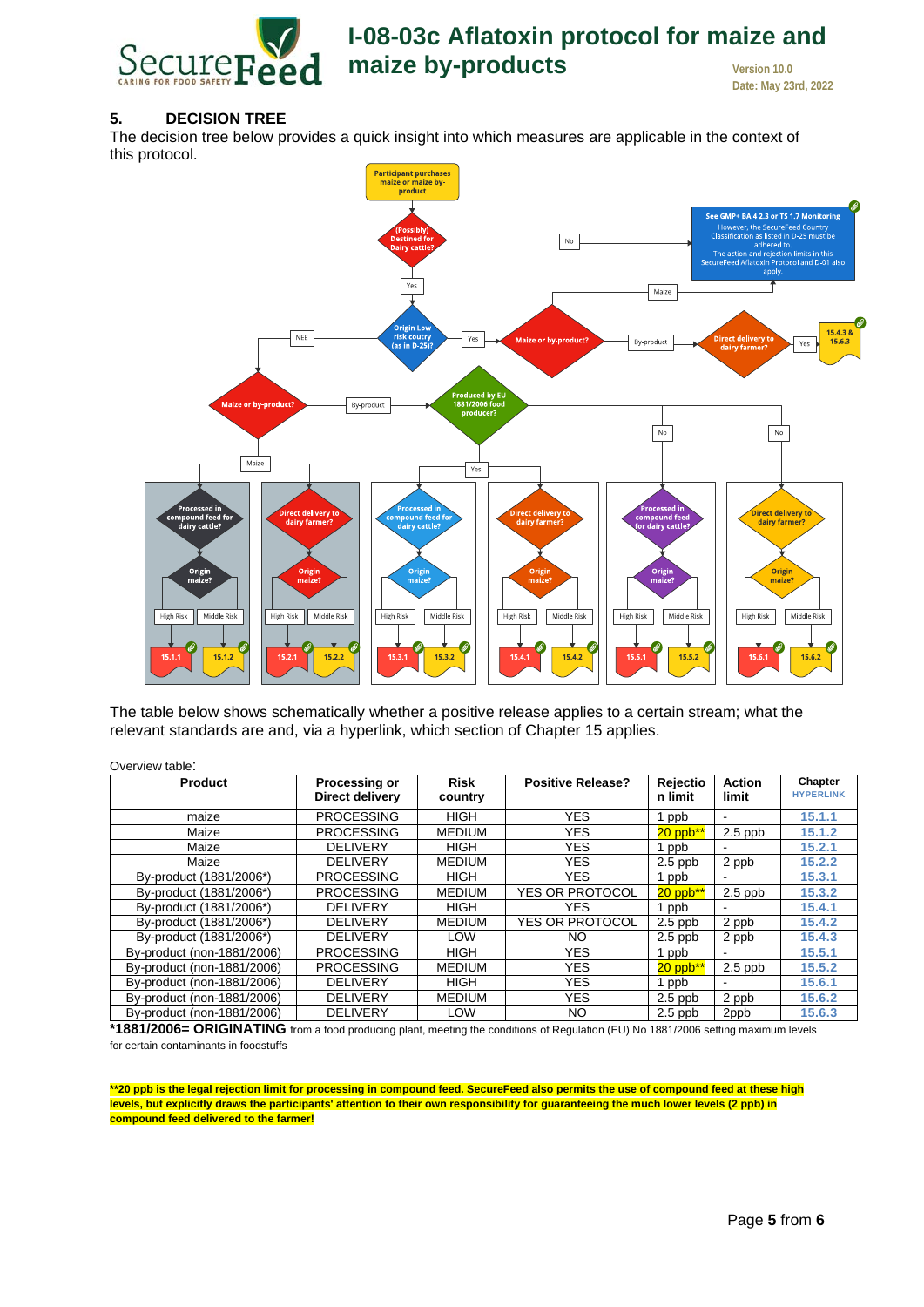

# **I-08-03c Aflatoxin protocol for maize and maize by-products version 10.0**

**Date: May 23rd, 2022**

#### <span id="page-5-0"></span>**6. DEFINITIONS:**

For the purposes of this Protocol, the following terms and definitions shall apply.

#### **maize**

unprocessed maize and processed maize, whether dry or wet, organic or conventional, including in any case the following products

- Maize (incl. crushed)
- Maize, broken
- Maize, heat treated
- Maize, acidified
- Maize (moist)
- Maize: Corn Cob Mix (CCM)
- Maize flour

Note on definition: these products are **not within the scope of** this Protocol:

- Corncobs silage
- Maize silage

#### **maize by-product[4](#page-5-1)**

product containing maize, including at least the following products:

- Maize moist distillers grain
- Maizedistillers (DDGS)
- Maize gluten feed
- Maize germs
- Maize germ expeller
- Maize-germ meal
- Maize fibre
- Maize flakes
- Maize feed meal
- Maize steep liquor
- Maize starch
- Maize screenings

Note on definition: these by-products **do not** fall within the scope of this Protocol:

- Maize oil, crude
- Corn oil from ethanol production
- Corn oil, refined
- Corn acid oils

#### **batch**

identifiable quantity of a product, establishing common characteristics, such as origin, variety, type of packaging, packer, consignor or labelling; and in the case of a production process, a unit of production of a company using uniform parameters in its production or a number of such units, produced in immediate succession and stored together. (Reg. (EC) No 183/2005, Annex II).

#### **dairy farm**

The keeping of mammals for the purpose of obtaining milk from their mothers for human consumption. Apart from cows, (water) buffaloes, sheep, goats, horses and camels are also kept for milk.

<span id="page-5-1"></span><sup>4</sup> For the sake of readability, the term 'by-product' used in this protocol means 'by-product of maize'.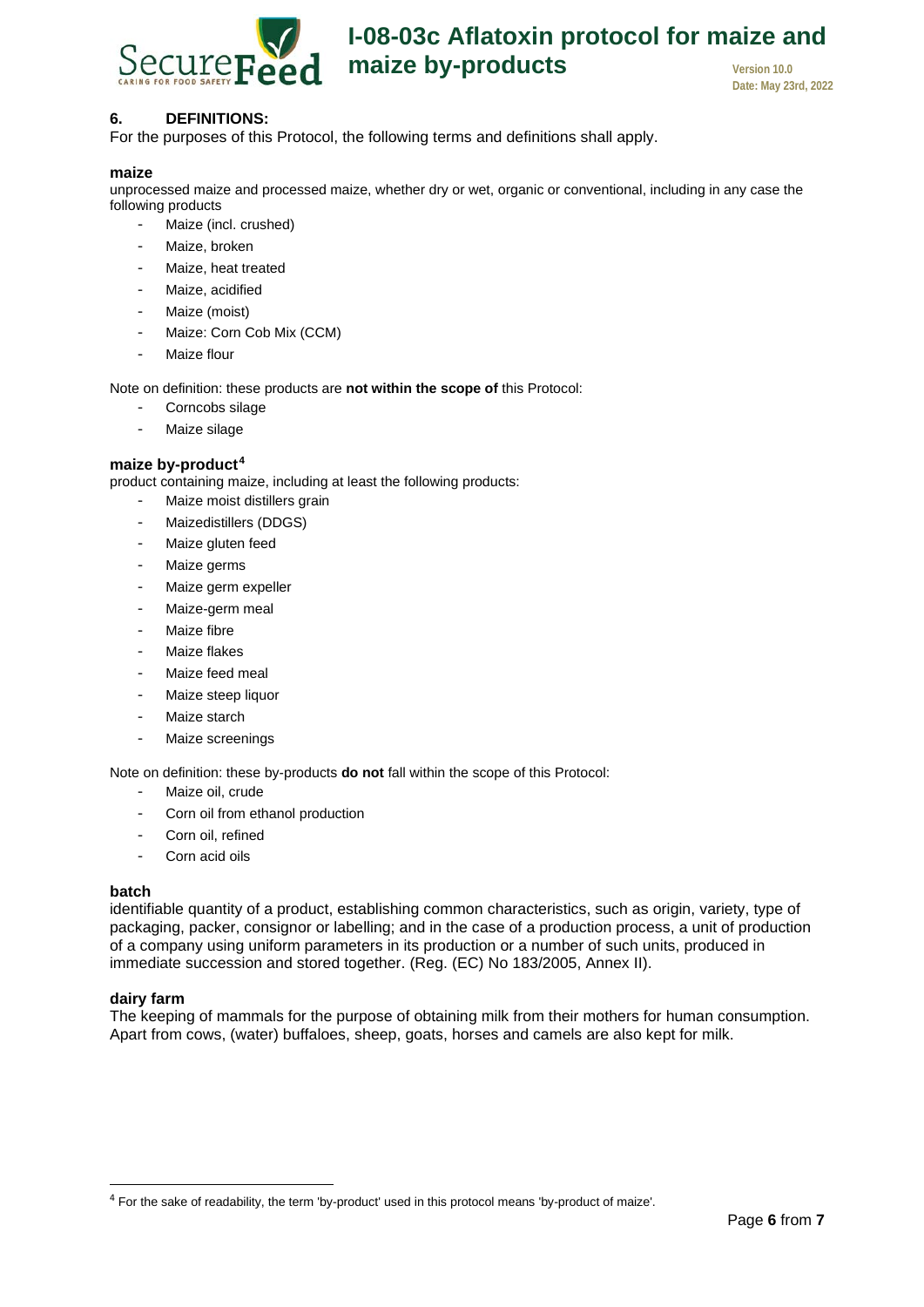

#### <span id="page-6-0"></span>**7. COUNTRIES OF CULTIVATION**

The countries of cultivation[5](#page-6-7) of maize are divided into 3 risk categories: **High**, **Medium** and **Low**.

#### <span id="page-6-1"></span>**7.1 Current country classification**

In [D-25 "Risk classification countries maize and maize by-products"](https://securefeed.eu/system/files/2021-05/D-25%20Risico-indeling%20landen%20Aflatoxine%20B1%20in%20ma%C3%AFs%20en%20ma%C3%AFs%28bij-%29producten_versie%207%20juni%202021.pdf), the current risk classification for maize and [maize](https://securefeed.eu/system/files/2021-05/D-25%20Risico-indeling%20landen%20Aflatoxine%20B1%20in%20ma%C3%AFs%20en%20ma%C3%AFs%28bij-%29producten_versie%207%20juni%202021.pdf) by-products of the different countries is shown for the current harvest year (and previous harvest years if applicable).

By-products refer to the country where the maize, from which the by-product was produced, was grown. This country of cultivation is the country of origin.

If a batch of maize comes from several origins, the highest country classification shall apply. If there are doubts about the cultivation country (cultivation country is unknown or not certain), the highest category applies.

#### <span id="page-6-2"></span>**7.2 Revision of country classification**

SecureFeed determines, at least annually, at the beginning of the new harvest season whether maize and/or by-products from a certain country of origin are classified in the correct risk country group. Based on signals, interim adjustments to the risk country classification may be necessary.

Therefore, each new harvest season, participants should have a good average sample of the first three batches of maize or by-products<sup>[6](#page-6-8)</sup> analysed for aflatoxin B1. The procedure for this is described in detail in the manual document "I-08-03a-1: Instruction for the revision of the risk classification countries Aflatoxin B1 in maize and by-products".

# <span id="page-6-3"></span>**8. FREQUENCY OF ANALYSIS**

#### <span id="page-6-4"></span>**8.1 High- and medium-risk countries**

Each[7](#page-6-9) batch of maize or batch of maize by-products from **high-** and **medium-risk countries shall be**  analysed.

#### <span id="page-6-5"></span>**8.2 Low-risk countries**

For batches originating from **low-risk countries**, the participant should apply the analysis frequency as described in the collective SecureFeed Monitoring Plan Animal Feeds (SMD).

A different analysis frequency also applies at the start of a new harvest year (see [7.2](#page-6-2) of this protocol). In addition, extra monitoring requirements apply to by-products originating from **low-risk countries** and delivered directly to the dairy farmer. For these by-products, the participant delivering the by-product must analyse a batch every month, or have it analysed, in accordance with this protocol. (See chapter [15.4.3](#page-19-0) & [15.6.3](#page-24-1) of this protocol).

#### <span id="page-6-6"></span>**8.3 Further provisions**

If a batch of maize or a by-product has already been analysed by a GMP+ certified supplier<sup>8</sup>, then this batch does not have to be analysed again if the following conditions are demonstrably met:

- The analysis results are available.
- There must be a clear link between the batch delivered and the certificate of analysis;
- The batch size is the same as the one described in chapter [9](#page-7-0) described in chapter 1;
- Sampling and analysis was carried out as described in this protocol.
- The analysis was carried out within a maximum of 3 months prior to the date of unloading/delivery to the participant. If this is not the case, a new analysis $9$  must be carried out.
- In case of re-analysis, the highest value of all measured aflatoxin B1 results applies. All analytical results of the batch (including the expired results) have to accompany the batch.

<span id="page-6-7"></span><sup>&</sup>lt;sup>5</sup> If applicable, a country may be divided into several regions.

<span id="page-6-8"></span><sup>6</sup> This obligation **does not apply** to batches of maize silage and CCM from low-risk countries.

<span id="page-6-9"></span><sup>7</sup> Unless otherwise specified in this document for certain products, such as in sections 15.3.2 and 15.4.2

<span id="page-6-10"></span><sup>&</sup>lt;sup>8</sup> This also applies when the supplier participates in another accepted feed safety assurance scheme

<span id="page-6-11"></span><sup>&</sup>lt;sup>9</sup> A new analysis means that a new sample must always be taken. A second analysis on a previously taken sample does not count as a new analysis.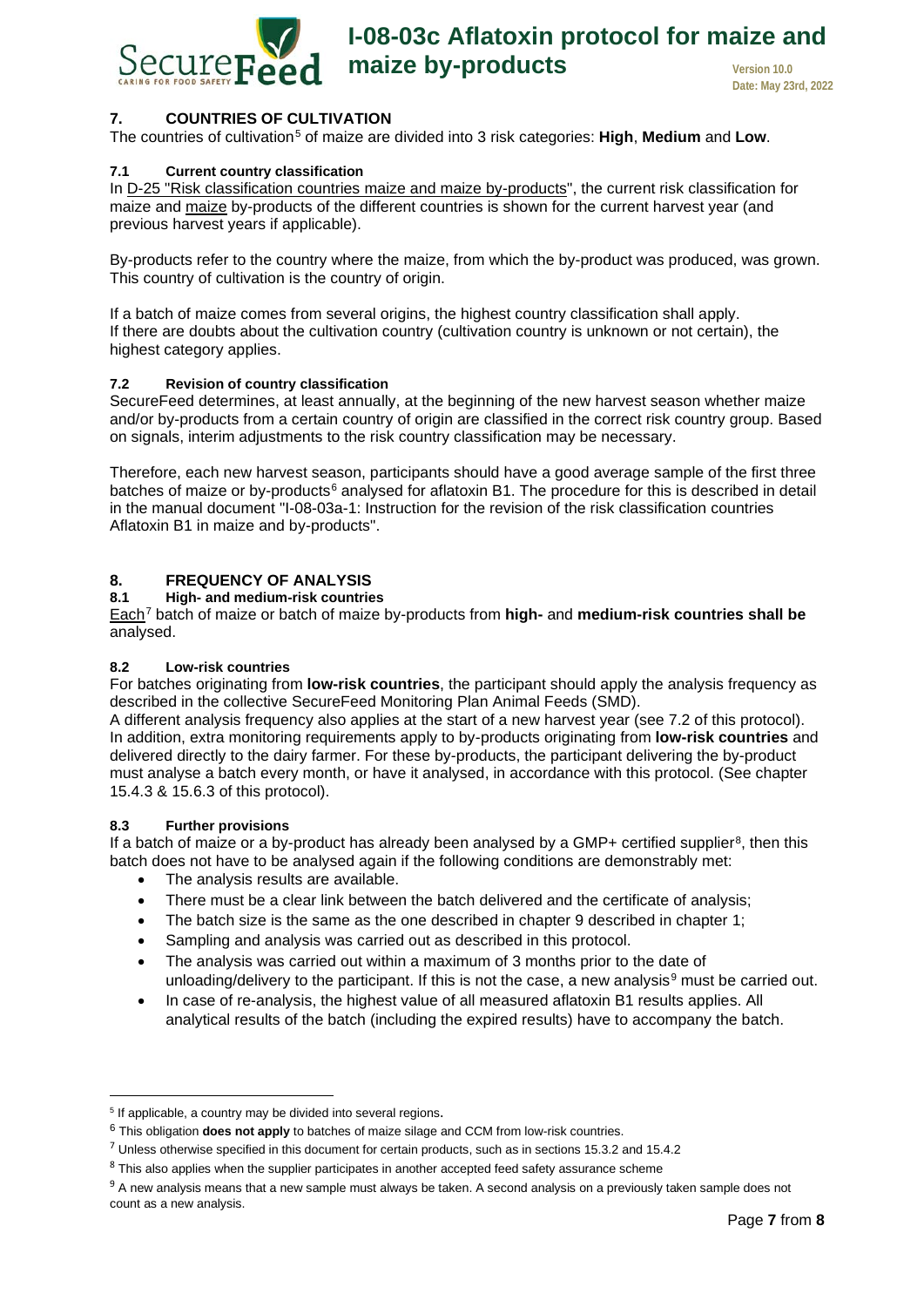

#### <span id="page-7-0"></span>**9. SIZE OF BATCHES**

The size of a batch to be sampled and the corresponding minimum number of samples to be analysed are related to the means of transport and the origin.

In deviation from the provisions in GMP+ BA4,  $2.3^{10}$  $2.3^{10}$  $2.3^{10}$  and in deviation from the provisions in Regulation (EC) No. 152/2009, including the amendments in Regulation (EU) No. 691/2013, and in deviation from GAFTA sampling rules No. 124, the maximum batch size in accordance with Table 1 shall apply for the application of this protocol.

| <b>Means of transport</b>                                                   | <b>High-risk countries</b>               | <b>Medium risk countries</b>             | Low-risk<br>countries |
|-----------------------------------------------------------------------------|------------------------------------------|------------------------------------------|-----------------------|
| Seagoing vessel or<br>Coaster                                               | Max. 2,000 mt                            | Max. 5,000 mt                            |                       |
| Inland waterway vessel<br>Lighter/barges                                    | Inland waterway<br>vessel Lighter/barges | Inland waterway vessel<br>Lighter/barges | Collective            |
| Train                                                                       | Max. 1,500 mt                            | Max. 1,500 mt                            | SecureFeed SMD        |
| Truck, ex<br>Storage/warehousing,<br>production site or<br>collection point | Max. 1,500 mt                            | Max. 2,000 mt                            | terms                 |

Table 1: Maximum batch size

#### <span id="page-7-1"></span>**10. PLACE OF SAMPLING**

Batches should be sampled during loading (country of cultivation) *or* unloading (country of destination). If the protocol is applied during *unloading*, the batch (size) is determined by *the means of transport in which* the maize or maize by-product *is* subsequently *loaded*.

#### <span id="page-7-2"></span>**11. SAMPLING AND ANALYSIS OF MAIZE AND BY-PRODUCTS FROM LOW-RISK COUNTRIES**

Maize and by-products from low-risk countries of origin should be sampled and analysed in the way prescribed in the general GMP+ FSA requirements (GMP+ (2010) BA13)<sup>[11](#page-7-4)</sup>.

There is one exception to this: For by-products delivered directly to the dairy farmer from **low-risk countries**, the participant delivering the by-product must analyse a batch each month, or have it analysed, in accordance with this protocol. (See also chapter [15.4.3](#page-19-0) & [15.6.3\)](#page-24-1).

<span id="page-7-3"></span><sup>10</sup> or GMP+ (2020) TS 1.7 Monitoring Chapter 2

<span id="page-7-4"></span><sup>11</sup> or GMP+ (2020) TS 1.6 Sampling guidelines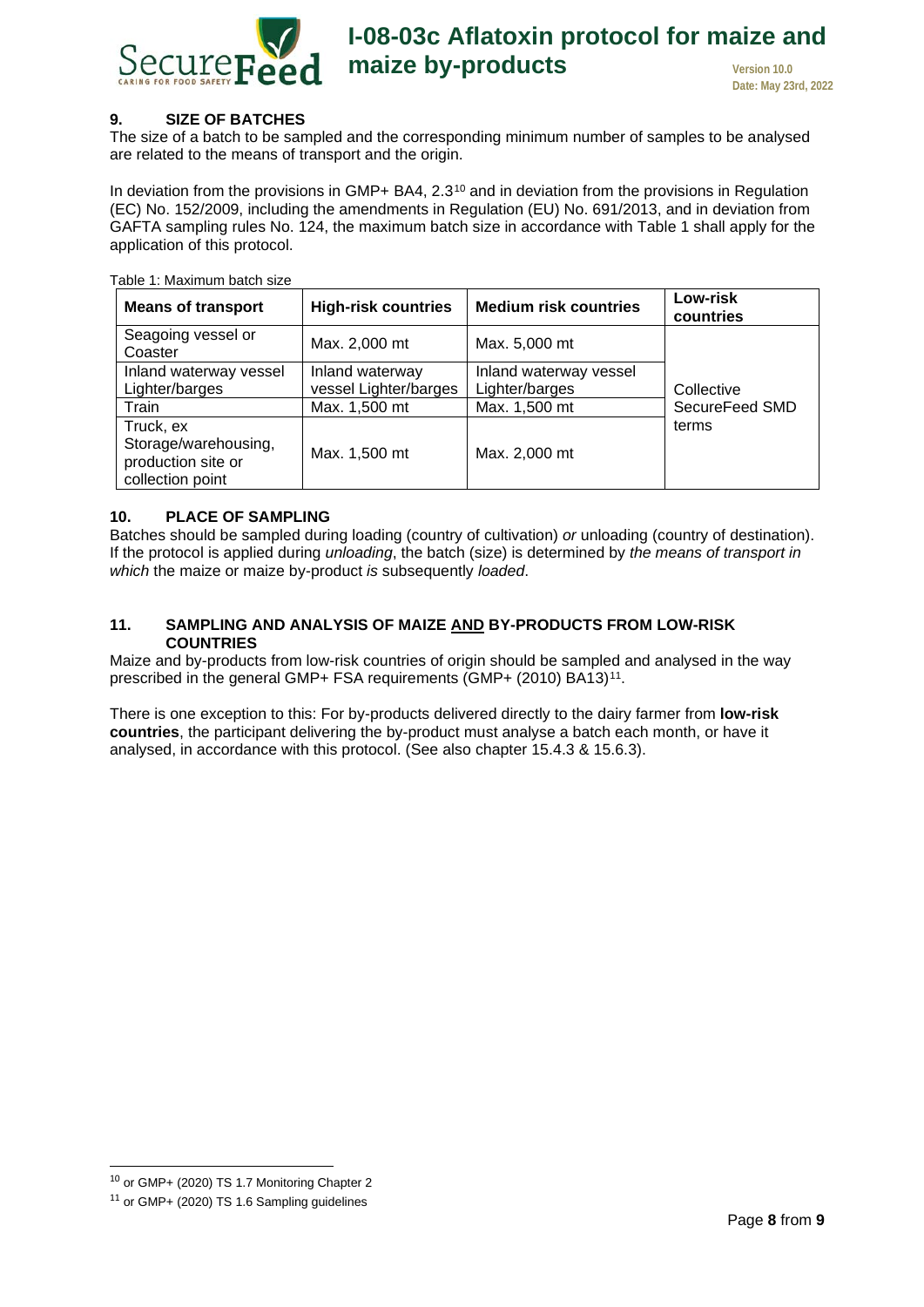

#### <span id="page-8-0"></span>**12. SAMPLING AND ANALYSIS OF MAIZE AND BY-PRODUCTS FROM HIGH AND MEDIUM RISK COUNTRIES**

## <span id="page-8-1"></span>**12.1 Sampling method**

<span id="page-8-6"></span>**12.1.1 General**

The sampler should take representative samples in accordance with the method described in

- Regulation (EC) No 152/2009, including amendments from Regulation (EU) No 691/2013); or
- GAFTA Sampling Rules No. 124;

..under the following conditions:

- The sampling methods permitted by SecureFeed are also observed.
- Sampling should be carried out on the entire batch. Sampling of only part of the batch is not acceptable within the framework of this protocol. In case the whole batch is not accessible for sampling in the (flat) warehouse, a sampling plan shall be drawn up and documented covering the accessible part of the batch. The part of the batch not yet sampled and analysed should be sampled as soon as possible and as soon as access is safe.
- When maize is stored in a silo for more than three months and is not accessible for sampling prior to delivery to the customer, sampling may be carried out during the loading process. The results should be available prior to unloading at the customer's premises or at least prior to the next processing step or feeding (if there is a written agreement between the seller and the customer).
- A Participant may agree with its supplier to use Aflatoxin B1 test results provided by the supplier.
- The analysis may be carried out in the country of origin, so that the result is known to the customer before the batch is processed.
- If the supplier (or participant) is the producer or trader of a maize by-product, then this protocol must be applied to the final product. Food producing companies which purchase and process maize under the conditions of Regulation (EU) No. 1881/2006 establishing maximum levels for certain contaminants in foodstuffs, may apply the protocol to the influx of maize if they can demonstrate that they are working with a processing protocol which meets the requirements as included in Appendix 1: "Assessment framework for assurance protocols for aflatoxin risks".

#### **12.1.2 Supply of maize by water and train**

In the case of transport of maize<sup>[12](#page-8-3)</sup> by water and/or by rail, the following conditions shall apply:

- At least 4 aggregate samples per batch shall be taken and submitted to the laboratory for analysis,
- For each quarter of the sampled batch an aggregate sample is taken.
- Each of these aggregate samples shall be made:
	- $\circ$  at least 10 incremental samples of 1 kg resulting in an aggregate sample of at least 10  $kg<sup>13</sup>$  $kg<sup>13</sup>$  $kg<sup>13</sup>$  or at least 4 Kg

Or

o at least 20 incremental samples resulting in aggregate samples of at least 4 Kg.

#### <span id="page-8-2"></span>**12.2 Sampler**

Each batch shall be sampled by an independent monitoring organisation accredited in accordance with ISO 17020 for an applicable scope, or in accordance with ISO 9001 for an applicable scope in combination with a GAFTA[14](#page-8-5) approval as inspector for sampling in a relevant field of application (such as animal feed).

#### **12.2.1 Sampler in case of supply by truck**

In the case of direct delivery by truck of batches that have not yet been sampled and analysed in accordance with this protocol, the following shall apply:

• From countries with risk class **High**, sampling should be carried out and supervised by a sampler complying with the provisions in [12.2.](#page-8-2)

<span id="page-8-3"></span> $12$  These (additional) conditions do not apply to by-products; 4 analyses per batch has no added value for by-products, as these products are much more homogeneous.<br><sup>13</sup> In case of the slurry method

<span id="page-8-4"></span>

<span id="page-8-5"></span><sup>&</sup>lt;sup>14</sup> Website GAFTA: http://www.gafta.com/members/superintendents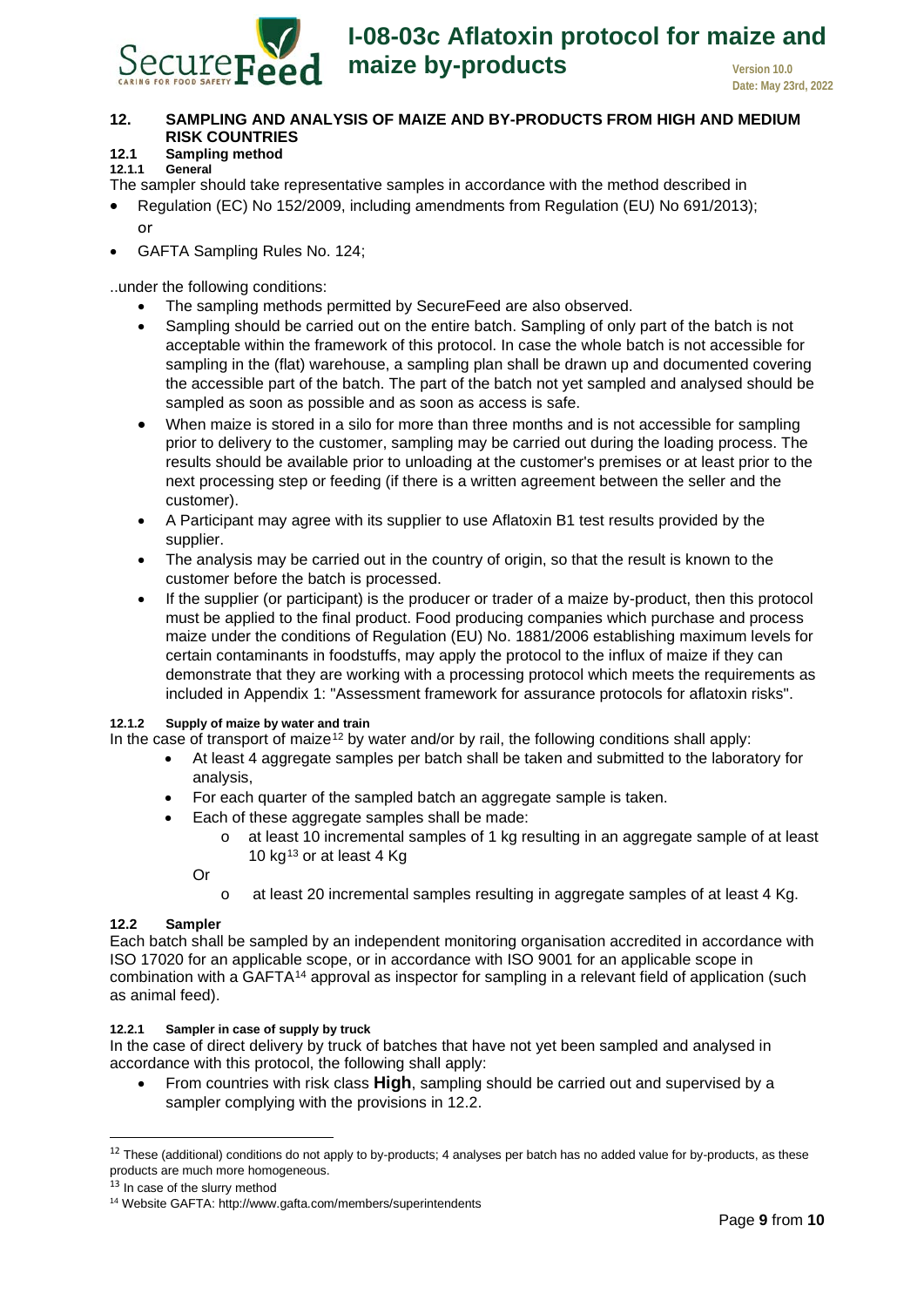• Sampling from countries with risk class **Medium** should take place in accordance with GMP+(2010) BA13<sup>15</sup>.

#### <span id="page-9-0"></span>**12.3 Laboratory and analysis**

Samples should be analysed for Aflatoxin B1 values. This analysis should be performed by a laboratory that meets the requirements as outlined in Handbook Document I-08-01 "Selection of laboratories". Semi-quantitative methods, such as thin-layer chromatography (TLC), ELISA and others, may not be used for the analyses referred to in this protocol.

Each final sample must be completely ground up and made homogeneous by the laboratory. See GMP+ BA4 2.3.10 for the conditions relating to sample preparation and analysis by the laboratory.

The certificate of analysis shall mention at least the country of cultivation of the maize, the batch identification (such as batch number, lighter, (sea) boat name and hold), the size of the batch from which the sample was taken and the sampling date.

#### **12.3.1 Certificate of analysis in case of truck delivery**

In the case of delivery by truck, the certificate of analysis of the storage in the country of cultivation may be used as a representative for the lorries loaded from it, provided that the storage has been sampled in accordance with this chapter.

#### **12.4 Reporting of analysis results**

Feed and raw materials with an analysis result above the indicated action and rejection limits must be reported immediately to SecureFeed in accordance with P-11 Reporting and assessment of exceedances, deviations and [threats](https://securefeed.eu/system/files/2021-07/P-11%20Melden%20en%20beoordelen%20van%20overschrijdingen%20afwijkingen%20en%20bedreigingen.pdf) and see document: [P-13 Calamity control.](https://securefeed.mijnscienta.nl/Articles/article/CO606eb3504430a5.52950815/)

All other aflatoxin B1 analysis results from maize resulting from the participant's own monitoring or received from third parties within the framework of the GMP+ FSA (and equivalent certification schemes) aflatoxin protocols or this protocol, should be reported at least monthly by e-mail to the secretariat [\(m](mailto:monitoring@securefeed.eu)onitoring@securefeed.eu). Preferably the participant should make use of form [F-24a Results monitoring aflatoxine.](https://securefeed.eu/system/files/2020-10/F-24a%20Resultaten%20monitoring%20aflatoxine.xlsx)

#### <span id="page-9-1"></span>**13. CONDITIONS FOR THE PURCHASE AND DIRECT SUPPLY OF END FEED**

Participants are responsible, when purchasing dairy cattle feed containing maize and/or maize byproducts from third parties, for ensuring that the dairy cattle feed purchased demonstrably meets the requirements of this protocol.

In the event that a dairy feed is delivered by a supplier who is not a SecureFeed participant, the participant must also ensure that this supplier fully complies with this protocol.

If this condition cannot be met, an analysis as referred to in Chapter [12](#page-8-0) must be included with each delivery of dairy cattle feed (positive release).

<span id="page-9-2"></span><sup>&</sup>lt;sup>15</sup> or GMP+(2020) TS 1.6 Sampling guidelines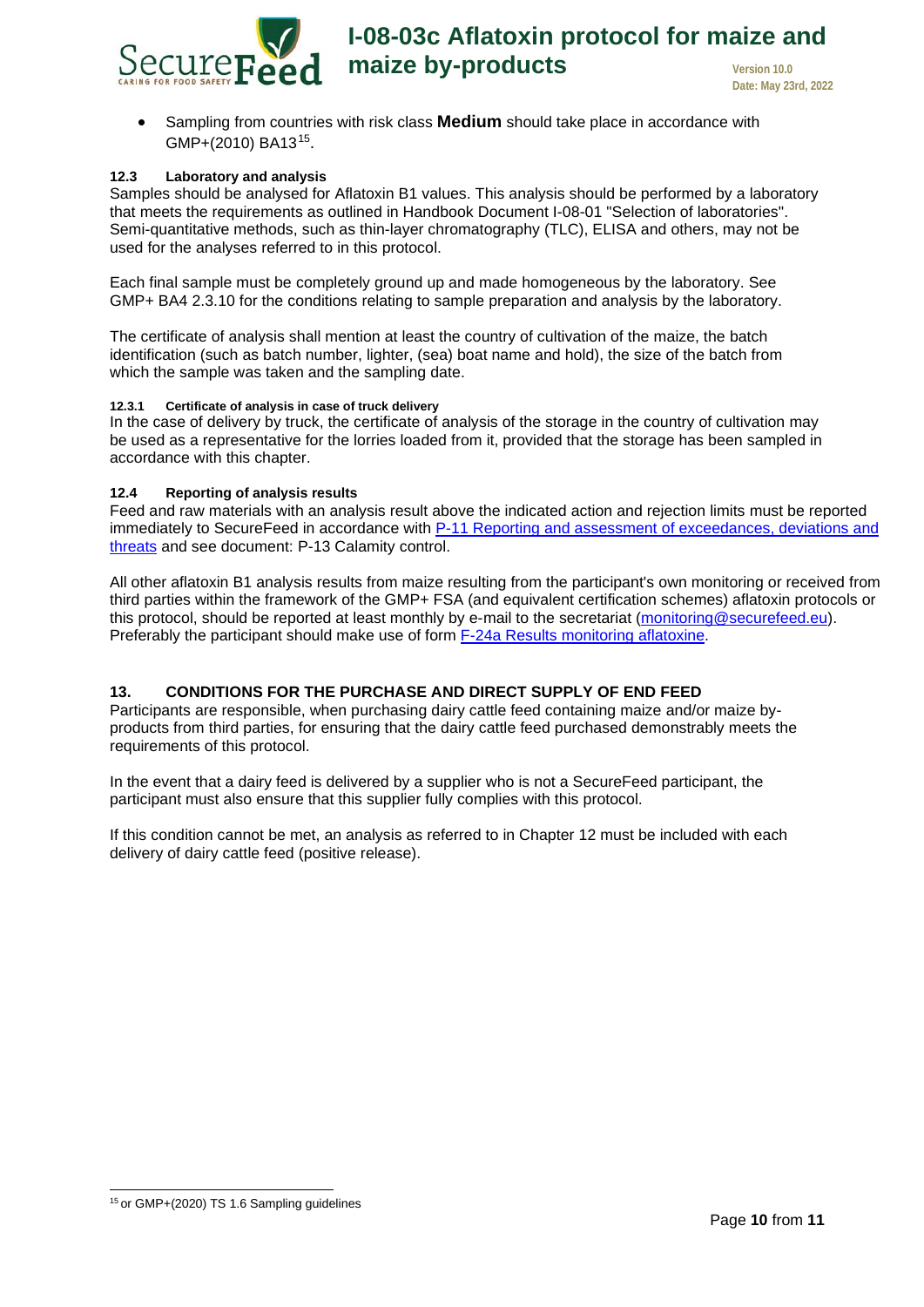

# **I-08-03c Aflatoxin protocol for maize and maize by-products version 10.0**

**Date: May 23rd, 2022**

# <span id="page-10-0"></span>**14. VERIFICATION ON END FEED**

#### <span id="page-10-1"></span>**14.1 Introduction**

SecureFeed considers it necessary that - in addition to the regular monitoring programme - additional verification for aflatoxin B1 takes place in end feed, intended for dairy cattle, in which maize and/or maize by-products are processed.

This verification should be only be done by participants that produce dairy cattle feed.

# <span id="page-10-2"></span>**14.2 Working method for production sites**

<span id="page-10-3"></span>**14.2.1 Weekly or monthly verification**

- 1) On each site where dairy cattle feed containing maize and/or by-products is produced (irrespective of its origin), one sample must be analysed each week from the dairy cattle feed with the highest percentage of maize and/or by-products blended in.
- 2) If no new batches of maize or by-products have been processed into dairy cattle feed in a week, another verification of dairy cattle feed is not necessary.
- 3) If a production location for dairy cattle feed can demonstrate for 6 consecutive months that it only has weekly Aflatoxin B1 verification results ≤ 0.001 mg/kg (**1 ppb**), then this location may reduce the verification frequency from weekly to monthly<sup>16</sup>.
- 4) If during the monthly Aflatoxin B1 verification, results > 0.001 mg/kg (**1 ppb**) are detected, the following shall apply:
	- a) If 0.001 mg/kg (**1 ppb**) < Aflatoxin B1 analytical result ≤ 0.002 mg/kg (**2 ppb**)
		- i) Immediate reporting to SecureFeed and share a cause analysis with F-34 (origin of maize, assessment of other sources, etc.). The verification frequency remains monthly;
	- b) If Aflatoxin B1 analysis result > 0.002 mg/kg (**2 ppb**).
		- i) The frequency of verification is changed to weekly.
			- ii) After another 6 months of exclusively weekly Aflatoxin B1 verification results ≤ 0.001 mg/kg, the verification frequency may be reduced to monthly.

#### **14.2.2 New participants or new production sites**

1) New participants/participating production sites always start with the procedure as described under [14.2.1.](#page-10-3)

#### **14.2.3 Communication of verification results and cause analysis**

- 1) The participant shares the results of the dairy feed verification with SecureFeed (at least quarterly, preferably monthly):
	- a) via the GMP+ monitoring database on the condition that:
		- i) the participant registers the result under the product Mixing feed for cattle: dairy cattle feed; Mixing feed for goats, Mixing feed for sheep.
		- ii) If the participant produces dairy feed which falls outside these GMP+ product categories, then the participant should inform SecureFeed of the product name under which they will upload the results.
		- iii) the participant finalises the registered results and shares them with the SecureFeed group in the GMP+ monitoring database.
		- iv) the participant documents in [F-23 Verification of Aflatoxin in dairy cattle feed](https://securefeed.eu/system/files/2018-04/F-23%20Verificatie%20Aflatoxine%20melkveevoeders.xlsx) the weeks/months when no sampling was performed, including the reason, and shares this at least quarterly via [monitoring@securefeed.eu](mailto:monitoring@securefeed.eu) (if applicable).

OR

- b) via Excel form [F-23 Verification Aflatoxin B1 in Dairy Feed](https://securefeed.eu/system/files/2018-04/F-23%20Verificatie%20Aflatoxine%20melkveevoeders.xlsx) from the SecureFeed handbook. i) This form should be emailed to monitoring@securefeed.eu.
- 2) In case of detected elevations in dairy feed (> SecureFeed action limit), the participant will inform SecureFeed and other participants by return via the notification system in the SecureFeed database.
- 3) In case the results of the analysis are below the SecureFeed action limit but above the 0,001 mg/kg (1 ppb), the participant needs to set up a cause analysis and share it with SecureFeed using the form F-34 'Cause analysis elevated Aflatoxin B1 levels in dairy cattle feed'. This form should be emailed to monitoring@securefeed.eu.
- 4) The participants of the dairy cattle verification are listed in [D-28 Participants in dairy cattle](https://securefeed.eu/system/files/2020-10/D-28%20Deelnemers%20verificatie%20melkveemonitoring.pdf)  [verification.](https://securefeed.eu/system/files/2020-10/D-28%20Deelnemers%20verificatie%20melkveemonitoring.pdf)

<span id="page-10-4"></span><sup>16</sup> The so-called 6-month rule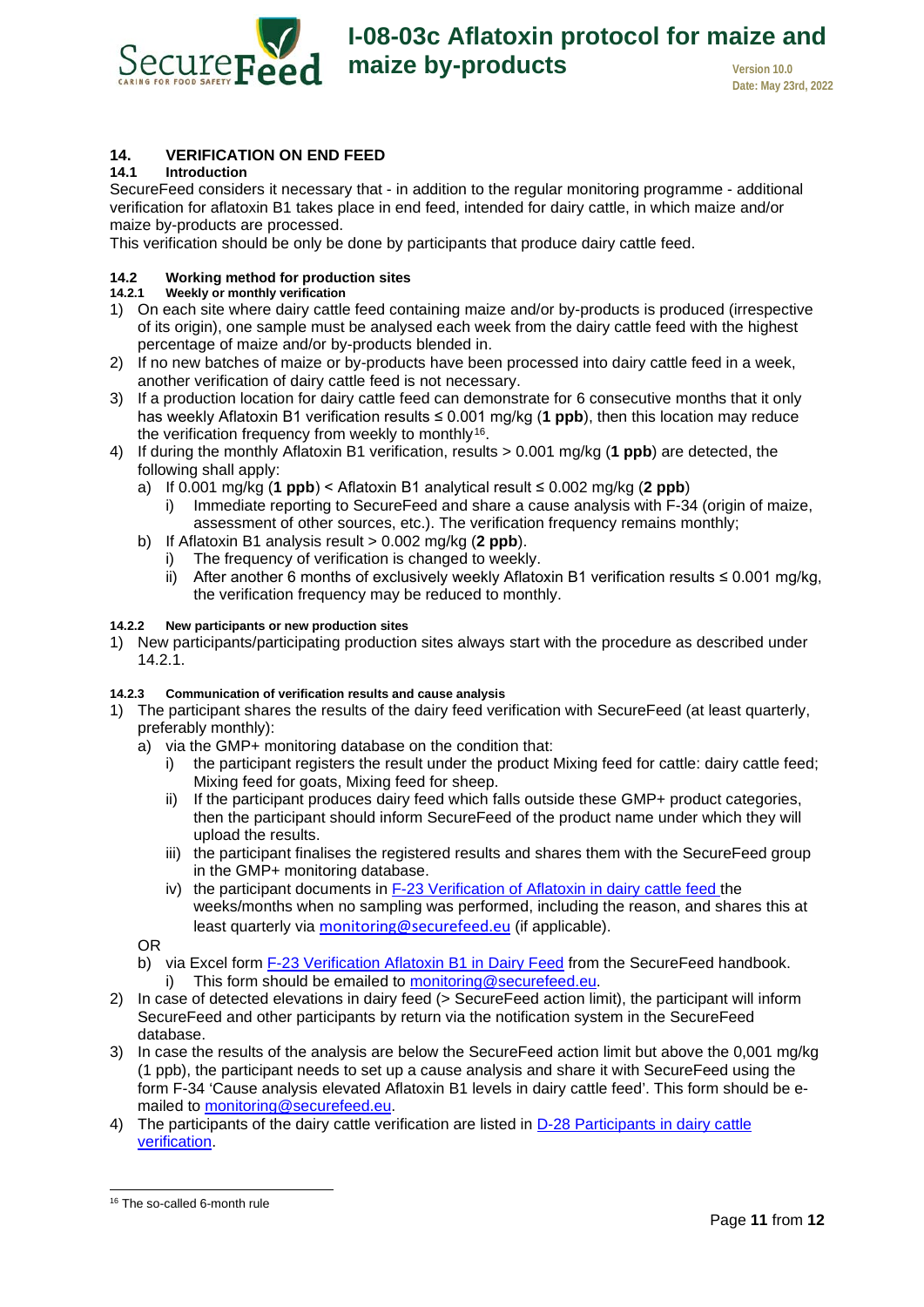

#### <span id="page-11-0"></span>**15. SCHEMATIC OVERVIEW OF REQUIREMENTS FOR PROCESSING OR DELIVERY OF MAIZE AND BY-PRODUCTS**

# <span id="page-11-1"></span>**15.1 Processing of maize into dairy cattle feed**

#### <span id="page-11-2"></span>**15.1.1 High Risk**

Maize from **high-risk countries** may be processed into dairy feed if the participant has analyses as referred to in Chapter [12](#page-8-0) at the time of purchasing or receiving the batch and all these analyses, including those made by the sea boat, demonstrate that the aflatoxin B1 level in the batch is <0.001 mg/kg (**1 ppb**).

#### **Schematic:**

| Products                                                        | Maize                                                                                                                                                                                                                                                                                                                                                                                             |
|-----------------------------------------------------------------|---------------------------------------------------------------------------------------------------------------------------------------------------------------------------------------------------------------------------------------------------------------------------------------------------------------------------------------------------------------------------------------------------|
| Origin of Maize                                                 | High-risk country                                                                                                                                                                                                                                                                                                                                                                                 |
| Destination                                                     | Processing into dairy cattle feed                                                                                                                                                                                                                                                                                                                                                                 |
| Conditions for processing                                       | Positive Release                                                                                                                                                                                                                                                                                                                                                                                  |
|                                                                 | All analyses below the SF rejection limit, including those of the<br>seagoing vessel                                                                                                                                                                                                                                                                                                              |
| Requirements for sampling and<br>analysis:                      | Sampling in accordance with GAFTA (124) or EC 691/2013<br>and the additional conditions in chapter 12.1.1                                                                                                                                                                                                                                                                                         |
| Sampling requirements in case of<br>delivery by water and train | Minimum 10 incremental samples of 1 Kg on each quarter of<br>coaster, barge, lighter or pushed lighter, resulting in at least 4<br>aggregate samples of at least 10 Kg each to be analysed.<br><b>OR</b><br>Minimum 20 incremental samples from each quarter of<br>coaster, barge, lighter or pushed lighter, resulting in at least 4<br>aggregate samples of at least 4 Kg, each to be analysed. |
|                                                                 | At least 1 seagoing vessel analysis sampled in accordance<br>with GAFTA 124 or EC 691/2013.                                                                                                                                                                                                                                                                                                       |
|                                                                 | Sampling by independent sampler                                                                                                                                                                                                                                                                                                                                                                   |
| Additional sampling requirements                                | At least one analysis per batch (max 1,500Mt)                                                                                                                                                                                                                                                                                                                                                     |
| in case of direct delivery by truck                             | Sampling by independent sampler                                                                                                                                                                                                                                                                                                                                                                   |
| <b>SF Rejection Limit</b>                                       | 0.001 mg/Kg (1 ppb)                                                                                                                                                                                                                                                                                                                                                                               |
| GMP+ rejection limit                                            | 0.02 mg/Kg (20 ppb)                                                                                                                                                                                                                                                                                                                                                                               |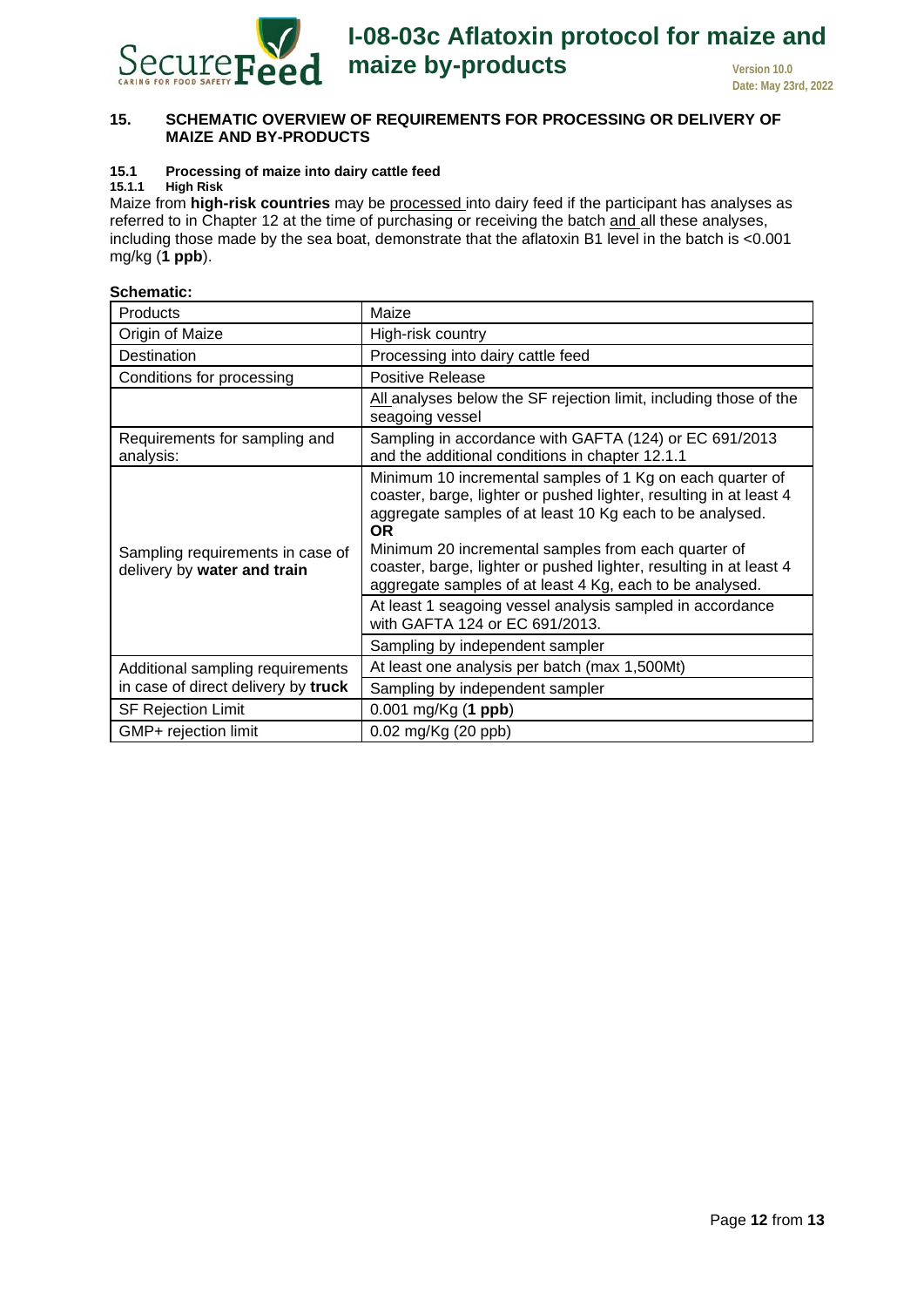

#### **15.1.2 Medium Risk**

Maize from **countries at medium risk** may be processed in dairy feed if the participant, at the time of purchasing or receiving the batch, has analyses as referred to in Chapter [12](#page-8-0) and these analyses show that the aflatoxin B1 level in the batch is <0.02 mg/kg (**20 ppb**).

| Schematic:                                                              |                                                                                                                                                                                                                                                                                                                                                                                                                                      |
|-------------------------------------------------------------------------|--------------------------------------------------------------------------------------------------------------------------------------------------------------------------------------------------------------------------------------------------------------------------------------------------------------------------------------------------------------------------------------------------------------------------------------|
| Products                                                                | Maize                                                                                                                                                                                                                                                                                                                                                                                                                                |
| Origin of Maize                                                         | <b>MEDIUM-risk country</b>                                                                                                                                                                                                                                                                                                                                                                                                           |
| Destination                                                             | Processing into dairy cattle feed                                                                                                                                                                                                                                                                                                                                                                                                    |
| Conditions for processing                                               | <b>Positive Release</b>                                                                                                                                                                                                                                                                                                                                                                                                              |
| Requirements for sampling and analysis:                                 | Sampling in accordance with GAFTA (124) or EC 691/2013<br>and the additional conditions in chapter 12.1.1                                                                                                                                                                                                                                                                                                                            |
| Sampling requirements in case of delivery by<br>water and train         | Minimum 10 incremental samples of 1 Kg on each quarter of<br>coaster, barge, lighter or pushed lighter, resulting in at least<br>4 aggregate samples of at least 10 Kg each to be analysed.<br><b>OR</b><br>Minimum 20 incremental samples from each quarter of<br>coaster, barge, lighter or pushed lighter, resulting in at least<br>4 aggregate samples of at least 4 Kg, each to be analysed.<br>Sampling by independent sampler |
| Additional sampling requirements in case of<br>direct delivery by truck | At least one analysis per batch (max Mt 2,000)<br>Sampling by the GMP+ FSA-certified company in<br>accordance with the general GMP+ FSA requirements<br>(GMP+ BA13)                                                                                                                                                                                                                                                                  |
| SecureFeed Rejection Limit                                              | $0.02 \text{ mg/Kg}$ (20 ppb)                                                                                                                                                                                                                                                                                                                                                                                                        |
| GMP+ rejection limit                                                    | $0.02$ mg/Kg (20 ppb)                                                                                                                                                                                                                                                                                                                                                                                                                |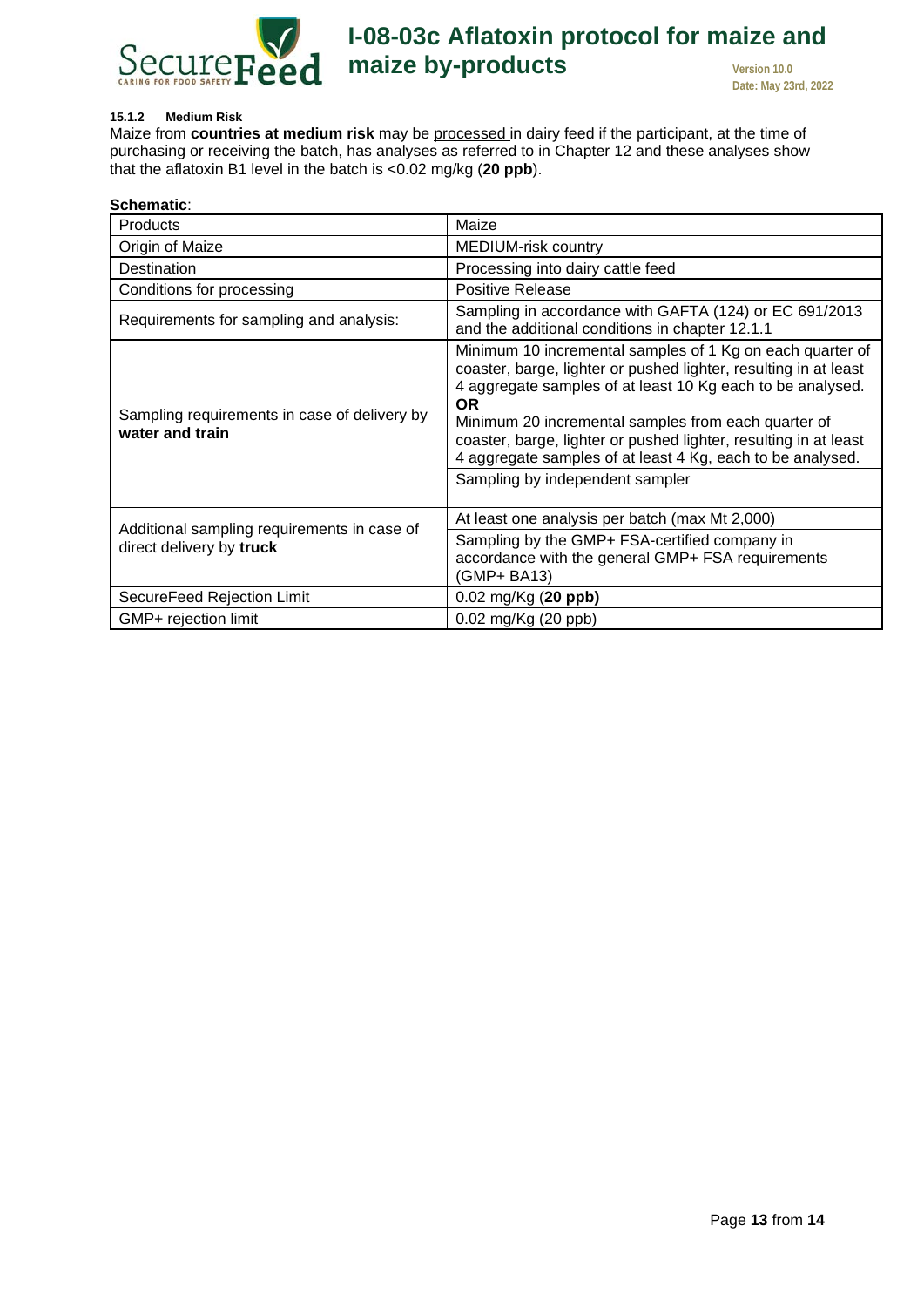

# **I-08-03c Aflatoxin protocol for maize and maize by-products version 10.0**

**Date: May 23rd, 2022**

#### <span id="page-13-0"></span>**15.2 Direct supply of maize to dairy farmers**

<span id="page-13-1"></span>**15.2.1 High Risk** Maize from **high-risk countries** may only be delivered to a dairy farmer if the participant, prior to the delivery of the batch, has analyses as referred to in Chapter [12](#page-8-0) and all these analyses, including those made by the sea boat, indicate that the aflatoxin B1 content in the batch is <0.001 mg/kg (**1 ppb**).

| Schematic:                                                      |                                                                                                                                                                                                                                                                                                                                                                                                   |
|-----------------------------------------------------------------|---------------------------------------------------------------------------------------------------------------------------------------------------------------------------------------------------------------------------------------------------------------------------------------------------------------------------------------------------------------------------------------------------|
| Products                                                        | Maize                                                                                                                                                                                                                                                                                                                                                                                             |
| Origin of Maize                                                 | <b>HIGH Risk country</b>                                                                                                                                                                                                                                                                                                                                                                          |
| Destination                                                     | Direct delivery to dairy farmer                                                                                                                                                                                                                                                                                                                                                                   |
| Condition for delivery                                          | <b>Positive Release</b>                                                                                                                                                                                                                                                                                                                                                                           |
|                                                                 | All analyses below the SF rejection limit, including that of the<br>seagoing vessel.                                                                                                                                                                                                                                                                                                              |
| Requirements for sampling and analysis:                         | Sampling according to GAFTA (124) or EC 691/2013 and the<br>additional conditions in chapter 12.1.1                                                                                                                                                                                                                                                                                               |
| Sampling requirements in case of<br>delivery by water and train | Minimum 10 incremental samples of 1 Kg on each quarter of<br>coaster, barge, lighter or pushed lighter, resulting in at least 4<br>aggregate samples of at least 10 Kg each to be analysed.<br><b>OR</b><br>Minimum 20 incremental samples from each quarter of coaster,<br>barge, lighter or pushed lighter, resulting in at least 4 aggregate<br>samples of at least 4 Kg, each to be analysed. |
|                                                                 | At least 1 seagoing vessel analysis sampled in accordance with<br>GAFTA 124 or EC 691/2013.                                                                                                                                                                                                                                                                                                       |
|                                                                 | Sampling by independent sampler                                                                                                                                                                                                                                                                                                                                                                   |
| Sampling requirements in the case of                            | At least one analysis per batch (max 1,500 Mt)                                                                                                                                                                                                                                                                                                                                                    |
| direct delivery by truck                                        | Sampling by independent sampler                                                                                                                                                                                                                                                                                                                                                                   |
| <b>SF Rejection Limit</b>                                       | 0.001 mg/Kg (1 ppb)                                                                                                                                                                                                                                                                                                                                                                               |
| GMP+ rejection limit                                            | 0.005 mg/Kg (5 ppb)                                                                                                                                                                                                                                                                                                                                                                               |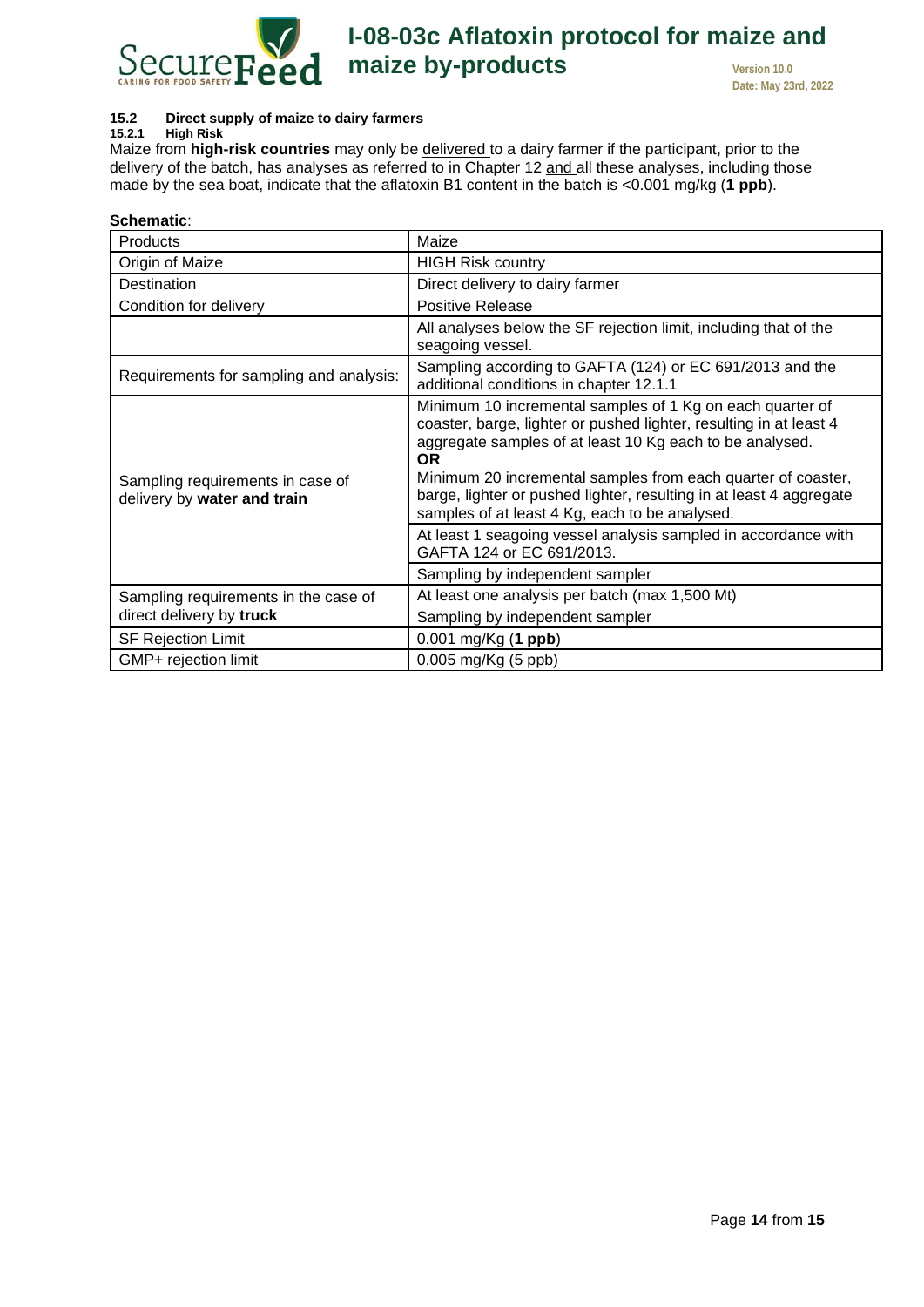

#### **15.2.2 Medium Risk**

Maize from **the countries at mid-risk** may only be delivered to a dairy farmer if the participant, prior to delivery of the batch, has analyses as referred to in Chapter [12](#page-8-0) and all these analyses indicate that the aflatoxin B1 content in the batch is <0.0025 mg/kg (**2.5 ppb**).

| Schematic:                                                     |                                                                                                                                                                                                                                                                                                                                                                                                   |  |  |
|----------------------------------------------------------------|---------------------------------------------------------------------------------------------------------------------------------------------------------------------------------------------------------------------------------------------------------------------------------------------------------------------------------------------------------------------------------------------------|--|--|
| <b>Products</b>                                                | Maize                                                                                                                                                                                                                                                                                                                                                                                             |  |  |
| Origin of Maize                                                | <b>MEDIUM Risk country</b>                                                                                                                                                                                                                                                                                                                                                                        |  |  |
| Destination                                                    | Direct delivery to dairy farmer                                                                                                                                                                                                                                                                                                                                                                   |  |  |
| Condition for delivery                                         | Positive Release                                                                                                                                                                                                                                                                                                                                                                                  |  |  |
| Requirements for sampling and analysis:                        | Sampling according to GAFTA (124) or EC 691/2013 and the<br>additional conditions in chapter 12.1.1                                                                                                                                                                                                                                                                                               |  |  |
| Sampling requirements in case of delivery<br>by water or train | Minimum 10 incremental samples of 1 Kg on each quarter of<br>coaster, barge, lighter or pushed lighter, resulting in at least 4<br>aggregate samples of at least 10 Kg each to be analysed.<br><b>OR</b><br>Minimum 20 incremental samples from each quarter of coaster,<br>barge, lighter or pushed lighter, resulting in at least 4 aggregate<br>samples of at least 4 Kg, each to be analysed. |  |  |
|                                                                | Sampling by independent sampler                                                                                                                                                                                                                                                                                                                                                                   |  |  |
| Sampling requirements in the case of direct                    | At least one analysis per batch (max 2,000 Mt)                                                                                                                                                                                                                                                                                                                                                    |  |  |
| delivery by truck                                              | Sampling by the GMP+ FSA-certified company in accordance<br>with the general GMP+ FSA requirements (GMP+ BA13)                                                                                                                                                                                                                                                                                    |  |  |
| <b>SF Rejection Limit</b>                                      | $0.0025$ mg/Kg $(2.5$ ppb)                                                                                                                                                                                                                                                                                                                                                                        |  |  |
| GMP+ rejection limit                                           | 0.005 mg/Kg (5 ppb)                                                                                                                                                                                                                                                                                                                                                                               |  |  |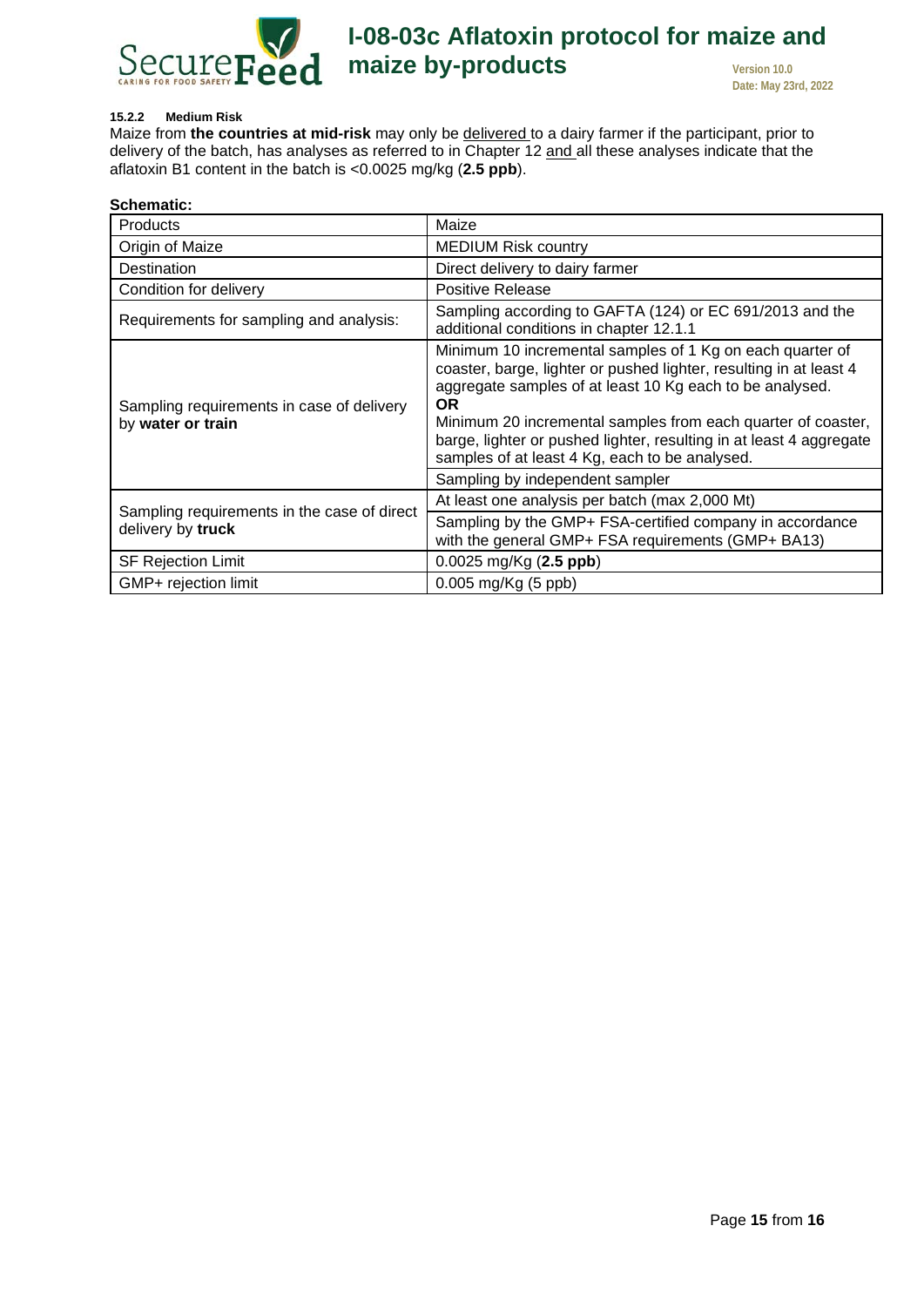

# <span id="page-15-0"></span>**15.3 Processing of by-products from EU 1881/2006 food producers**

**15.3.1 High Risk** 

By-products from **high-risk countries**, originating from a food-producing company which purchases and processes maize under the conditions of Regulation (EU) No 1881/2006, may only be processed into dairy feed if the participant has analyses as referred to in Chapter [12](#page-8-0) and all these analyses demonstrate that the level of aflatoxin B1 in the by-product is <0.001 mg/kg (**1 ppb**).

| Schematic:                                                             |                                                                                                                                          |  |
|------------------------------------------------------------------------|------------------------------------------------------------------------------------------------------------------------------------------|--|
| <b>Products</b>                                                        | By-products originating from a food producer purchasing<br>and processing maize under the conditions of Regulation<br>(EU) No 1881/2006. |  |
| Origin of Maize                                                        | High-risk country                                                                                                                        |  |
| Destination                                                            | Processing into dairy cattle feed                                                                                                        |  |
|                                                                        | Positive Release on the by-product                                                                                                       |  |
| Conditions for processing                                              | All analyses below the SF rejection limit                                                                                                |  |
| Requirements for sampling and analysis:                                | Sampling according to GAFTA (124) or EC 691/2013 and<br>the additional conditions in chapter 12.1.1                                      |  |
| Sampling requirements in case of direct<br>delivery by water and train | At least 1 seagoing vessel analysis sampled in<br>accordance with GAFTA 124 or EC 691/2013.                                              |  |
|                                                                        | Sampling by independent sampler                                                                                                          |  |
| Additional sampling requirements in case                               | At least one analysis per batch (max Mt 1,500)                                                                                           |  |
| of direct delivery by truck                                            | Sampling by independent sampler                                                                                                          |  |
| SF Rejection limit on by-product to be<br>processed                    | $0.001$ mg/Kg (1 ppb)                                                                                                                    |  |
| GMP+ rejection limit on the by-product<br>to be processed              | 0.02 mg/Kg (20 ppb)                                                                                                                      |  |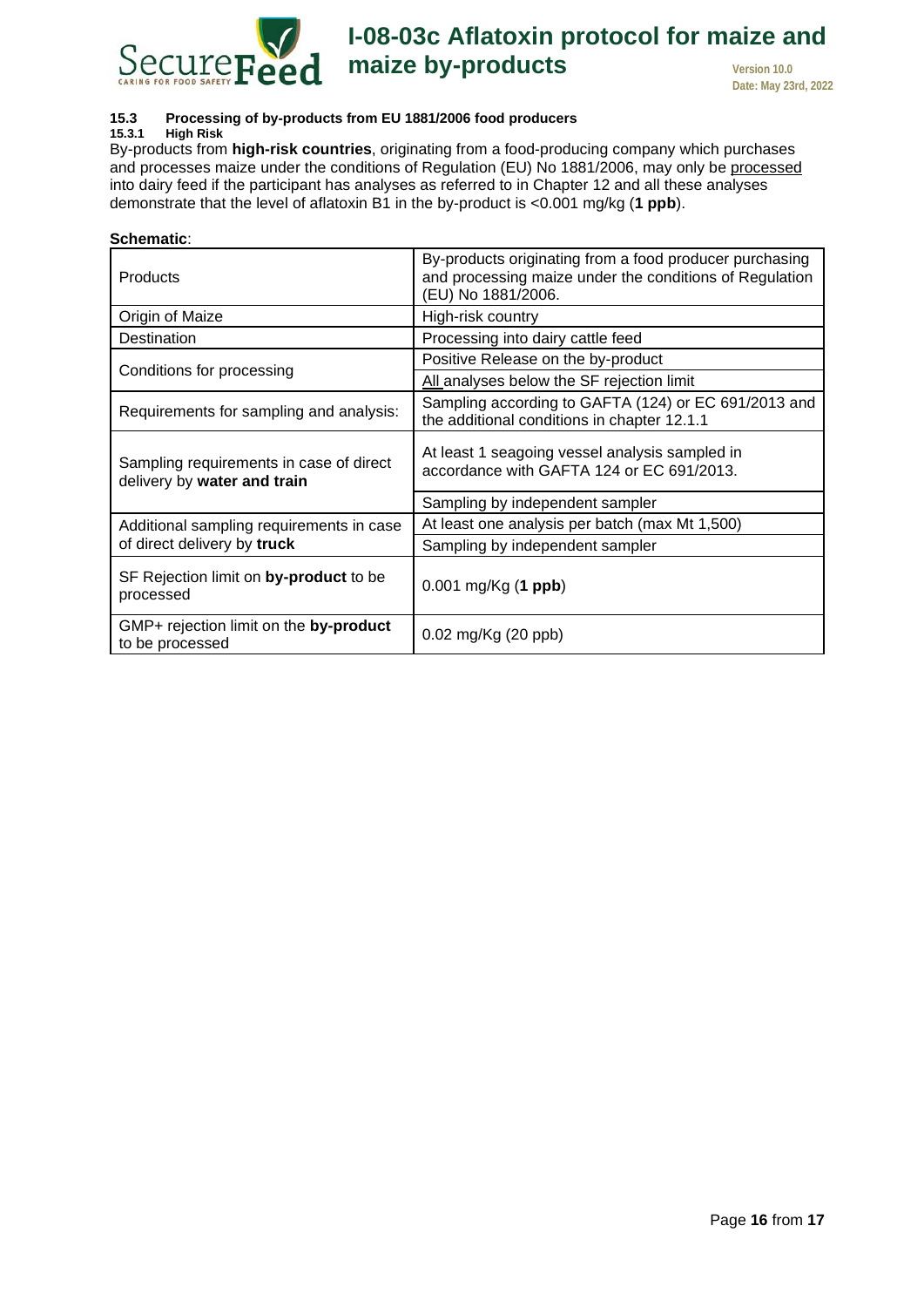

#### **15.3.2 Medium Risk**

By-products from **Central Risk Countries**, originating from a food producer purchasing and processing maize under the conditions of Regulation (EU) No 1881/2006, may only be processed in dairy feed if one of the following two conditions is fulfilled:

- 1) the participant has analyses as referred to in Chapter [12](#page-8-0) and all these analyses demonstrate that the level of aflatoxin B1 in the by-product is <0.02 mg/kg (**20 ppb**). **OR**
- 2) the participant has established that the supplier or producer works on the basis of a  $17$ protocol demonstrably approved by SecureFeed for the processing of maize into by-products.

| Schematic:                                                       |                                                                                                                                                                                                                                           |  |  |
|------------------------------------------------------------------|-------------------------------------------------------------------------------------------------------------------------------------------------------------------------------------------------------------------------------------------|--|--|
| Products                                                         | By-products                                                                                                                                                                                                                               |  |  |
| Origin of Maize                                                  | MEDIUM-ROAD                                                                                                                                                                                                                               |  |  |
| Destination                                                      | Processing into dairy cattle feed                                                                                                                                                                                                         |  |  |
| Conditions for processing                                        | 1) Positive Release (0.02 mg/Kg)<br><b>OR</b><br>2) Participant has established that the food producer has produced the by-<br>product in compliance with a SecureFeed approved protocol for the<br>processing of maize into by-products. |  |  |
| Requirements for sampling and<br>analysis                        | Sampling in accordance with GAFTA (124) or EC 691/2013 and the<br>additional conditions in chapter 12.1.1                                                                                                                                 |  |  |
| Sampling requirements in case<br>of delivery by water or train   | Sampling by independent sampler                                                                                                                                                                                                           |  |  |
|                                                                  | At least one analysis per batch (max Mt 2,000)                                                                                                                                                                                            |  |  |
| Sampling requirements in the<br>case of direct delivery by truck | Sampling by the GMP+ FSA-certified company in accordance with the<br>general GMP+ FSA requirements (GMP+ BA13)                                                                                                                            |  |  |
| SF Rejection limit on the by-<br>product to be processed         | $0.02 \text{ mg/kg}$ (20 ppb)                                                                                                                                                                                                             |  |  |

<span id="page-16-0"></span> $17$  The conditions for approval of the protocol are set out in  $\frac{\text{Annex }1}{\text{Annex }1}$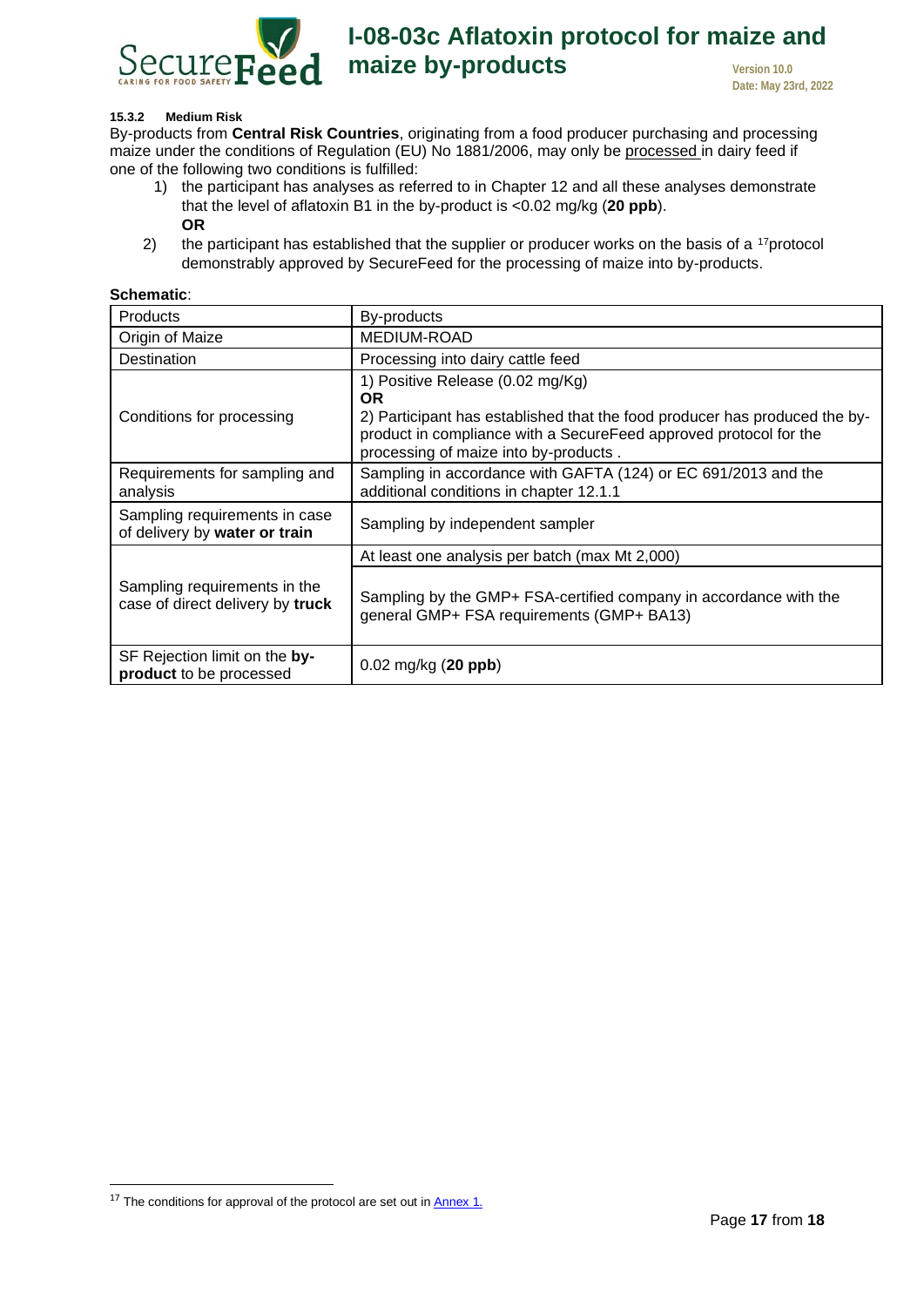

#### <span id="page-17-0"></span>**15.4 Direct supply of by-products from EU 1881/2006 food producers 15.4.1 High Risk**

By-products from **high-risk countries**, originating from a food producer buying in and processing maize under the conditions of Regulation (EU) No 1881/2006, may only be delivered to a dairy farmer if the participant has analyses as referred to in Chapter [12](#page-8-0) before the delivery of the batch and the analysis indicates that the aflatoxin B1 content in the by-product is <0.001 mg/kg (**1 ppb**).

| Schematic:                                                            |                                                                                                                                      |  |  |
|-----------------------------------------------------------------------|--------------------------------------------------------------------------------------------------------------------------------------|--|--|
| <b>Products</b>                                                       | By-products originating from food producer buying-in and<br>processing maize under the conditions of Regulation (EU) No<br>1881/2006 |  |  |
| Origin of Maize                                                       | High-risk country                                                                                                                    |  |  |
| Destination                                                           | Direct delivery to dairy farmer                                                                                                      |  |  |
|                                                                       | Positive Release on the by-product                                                                                                   |  |  |
| Conditions of delivery                                                | All analyses below the SF rejection limit                                                                                            |  |  |
| Requirements for sampling and analysis:                               | Sampling in accordance with GAFTA (124) or EC 691/2013 and<br>the additional conditions in chapter 12.1.1                            |  |  |
| Sampling requirements in case of direct<br>delivery by water or train | At least 1 seagoing vessel analysis sampled in accordance with<br>GAFTA 124 or EC 691/2013.                                          |  |  |
|                                                                       | Sampling by independent sampler                                                                                                      |  |  |
| Sampling requirements in the case of                                  | At least one analysis per batch (max Mt 1,500)                                                                                       |  |  |
| direct delivery by truck                                              | Sampling by independent sampler                                                                                                      |  |  |
| SF Rejection limit on by-products<br>delivered directly               | $0.001$ mg/Kg (1 ppb)                                                                                                                |  |  |
| GMP+ Rejection Limit on the Directly<br><b>Delivered By-product</b>   | $0.005$ mg/Kg $(5$ ppb)                                                                                                              |  |  |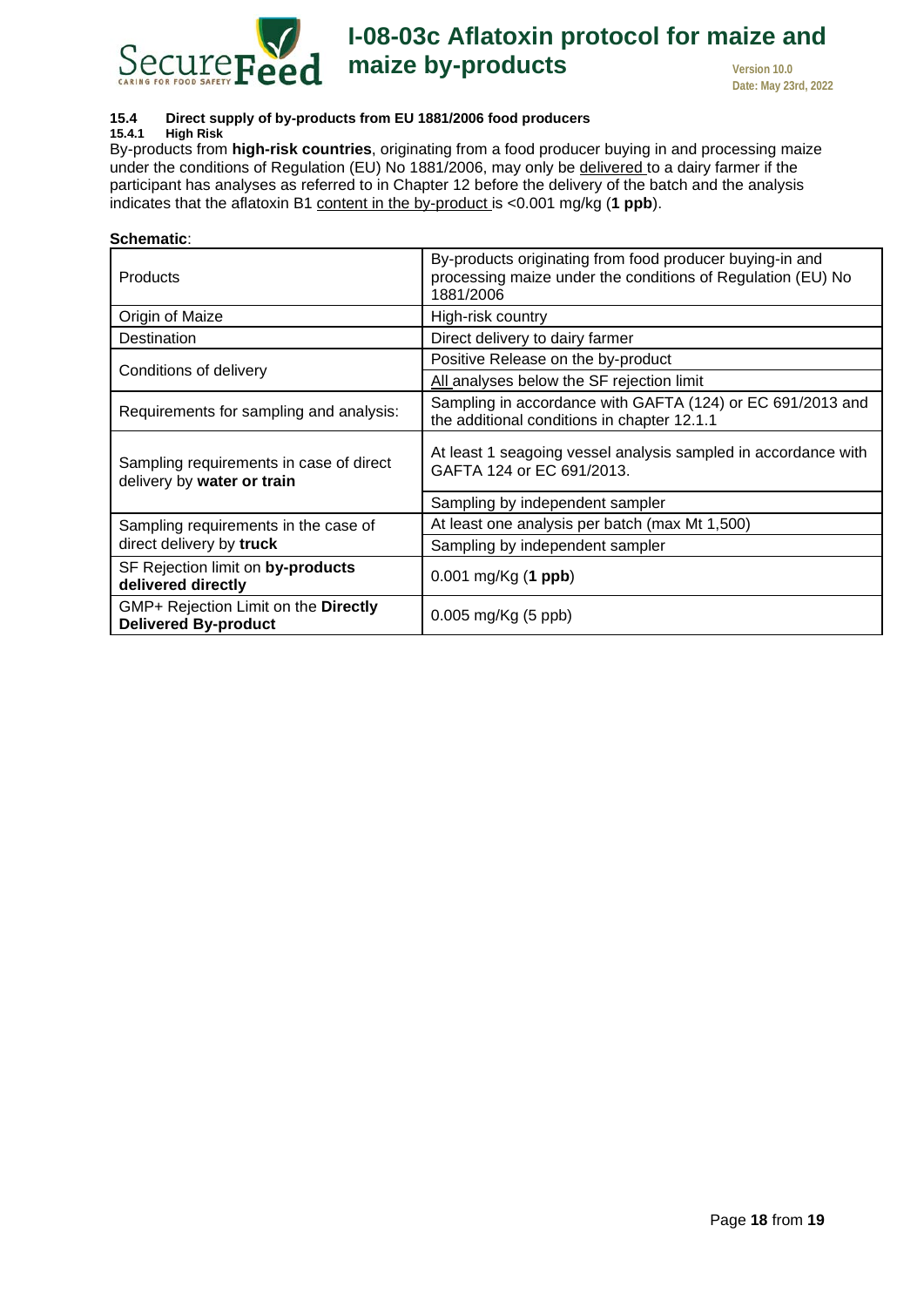

#### **15.4.2 Medium Risk**

By-products from **Central** Risk Countries, originating from a food producer purchasing and processing maize under the conditions of Regulation (EU) No 1881/2006, may only be delivered to a dairy farmer if one of the following two conditions is met:

- 1) the participant has analyses as referred to in Chapter [12](#page-8-0) and all these analyses demonstrate that the level of aflatoxin B1 in the by-product is <0.0025 mg/kg (**2.5 ppb**). **OR**
- 2) the participant has established that the supplier or producer works on the basis of a protocol demonstrably approved[18](#page-18-0) by SecureFeed for the processing of maize into by-products for animal feed.

#### **Schematic**:

| <b>Products</b>                                                  | By-products originating from food producers<br>purchasing and processing maize under the<br>conditions of Regulation (EU) No 1881/2006,                                                                                                                             |
|------------------------------------------------------------------|---------------------------------------------------------------------------------------------------------------------------------------------------------------------------------------------------------------------------------------------------------------------|
| Origin of Maize                                                  | <b>MEDIUM Risk country</b>                                                                                                                                                                                                                                          |
| Destination                                                      | Direct delivery to dairy farmer                                                                                                                                                                                                                                     |
| Conditions of delivery                                           | 1) Positive Release $(0.0025 \text{ mg/Kg})$ $(2.5 \text{ ppb})$<br><b>OR</b><br>2) Participant has established that Food Producer<br>has produced the by-product in compliance with a<br>protocol for processing maize into by-products<br>approved by SecureFeed. |
| Sampling requirements in case of delivery by water or<br>train   | Sampling by independent sampler                                                                                                                                                                                                                                     |
|                                                                  | At least one analysis per batch (max Mt 2,000)                                                                                                                                                                                                                      |
| Sampling requirements in the case of direct delivery<br>by truck | Sampling by the GMP+ FSA-certified company in<br>accordance with the general GMP+ FSA<br>requirements (GMP+ BA13)                                                                                                                                                   |
| SF Rejection limit on by-products delivered directly             | $0.0025$ mg/Kg $(2.5$ ppb)                                                                                                                                                                                                                                          |
| GMP+ Rejection Limit on the Directly Delivered By-<br>product    | 0.005 mg/Kg (5 ppb)                                                                                                                                                                                                                                                 |

<span id="page-18-0"></span> $18$  The conditions for approval of the protocol are set out in  $\frac{\text{Annex }1.}{\text{Annex}}$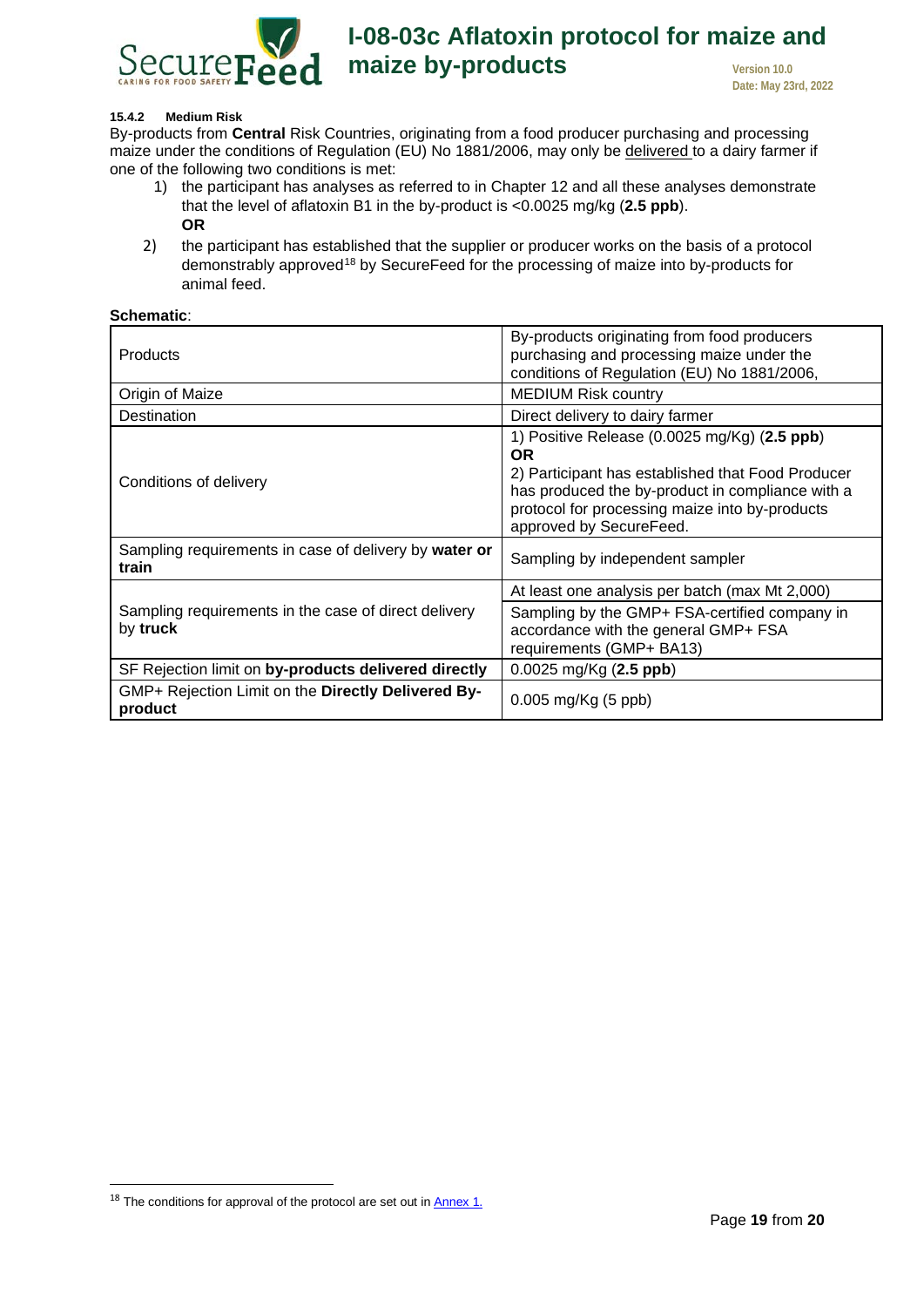

#### <span id="page-19-0"></span>**15.4.3 Low-risk**

By-products from **low-risk countries**, originating from a food producer purchasing and processing maize under the conditions of Regulation (EU) No 1881/2006, may only be delivered to a dairy farmer if

- 1) the participant shall analyse a monthly batch of the by-product, as described in Chapter [12.](#page-8-0) **OR**
- 2) the participant has established that the supplier or producer works on the basis of a protocol demonstrably approved<sup>[19](#page-19-1)</sup> by SecureFeed for the processing of maize into by-products for animal feed.

| <b>Schematic:</b>                                                       |                                                                                                                                                                                                                                                                                                                |
|-------------------------------------------------------------------------|----------------------------------------------------------------------------------------------------------------------------------------------------------------------------------------------------------------------------------------------------------------------------------------------------------------|
| Products                                                                | By-products originating from food producers<br>purchasing and processing maize under the<br>conditions of Regulation (EU) No 1881/2006,                                                                                                                                                                        |
| Origin of Maize                                                         | <b>LOW Risk country</b>                                                                                                                                                                                                                                                                                        |
| Destination                                                             | Direct delivery to dairy farmer                                                                                                                                                                                                                                                                                |
| Conditions of delivery                                                  | 1) Each month, the participant shall analyse at<br>least one batch of the by-product delivered<br>directly.<br><b>OR</b><br>2) Participant has established that Food Producer<br>has produced the by-product in compliance with a<br>protocol for processing maize into by-products<br>approved by SecureFeed. |
| Requirements for sampling and analysis                                  | Sampling in accordance with GAFTA (124) or EC<br>691/2013 and the additional conditions in chapter<br>12.1.1                                                                                                                                                                                                   |
| Sampling requirements in case of delivery by water or<br>train          | Sampling by independent sampler                                                                                                                                                                                                                                                                                |
| Additional sampling requirements in case of direct<br>delivery by truck | At least one analysis per batch (max 2,000 Mt)                                                                                                                                                                                                                                                                 |
|                                                                         | Sampling by the GMP+ FSA-certified company in<br>accordance with the general GMP+ FSA<br>requirements (GMP+ BA13)                                                                                                                                                                                              |
| SF Rejection limit on by-products delivered directly                    | 0.0025 mg/Kg (2.5 ppb)                                                                                                                                                                                                                                                                                         |
| GMP+ Rejection Limit on the Directly Delivered By-<br>product           | 0.005 mg/Kg (5 ppb)                                                                                                                                                                                                                                                                                            |

<span id="page-19-1"></span> $19$  The conditions for approval of the protocol are set out in  $\frac{\text{Annex }1}{\text{Annex }2}$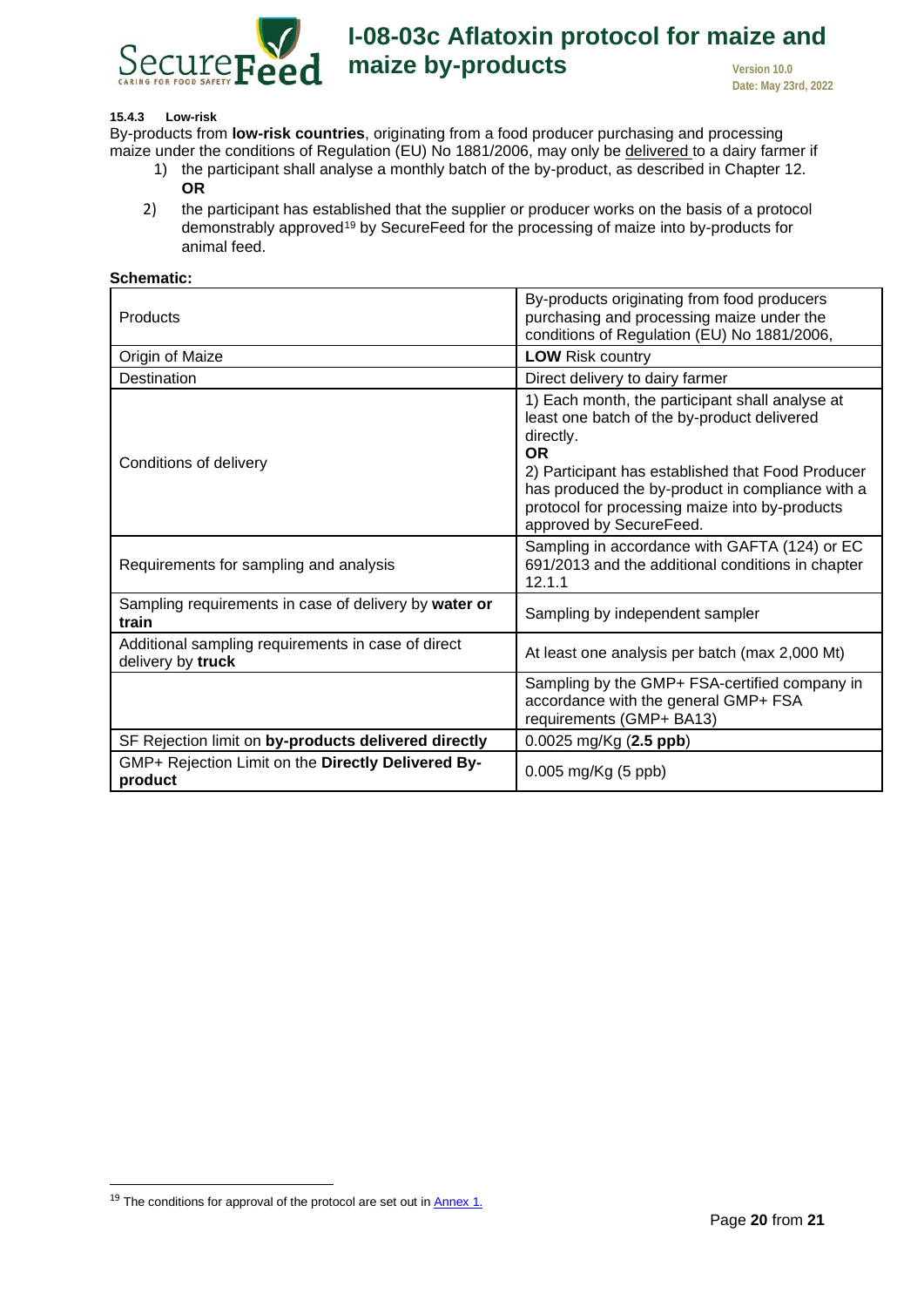

## <span id="page-20-0"></span>**15.5 Processing of by-products** *NOT* **originating from EU 1881/2006 food producers**

#### **15.5.1 High Risk**

By-products from **high-risk countries** may only be processed in dairy cattle feed if, prior to processing of the batch, the participant disposes of analyses as referred to in Chapter [12](#page-8-0) and this indicates that the aflatoxin B1 content in the batch is <0.001 mg/kg (**1 ppb**).

| Schematic∶                                                                |                                                                                                              |
|---------------------------------------------------------------------------|--------------------------------------------------------------------------------------------------------------|
| Products                                                                  | By-products from NOT EU 1881/2006 Food producer                                                              |
| Origin of Maize                                                           | High-risk country                                                                                            |
| Destination                                                               | Processing into dairy cattle feed                                                                            |
| Conditions for processing                                                 | Positive Release on the by-product                                                                           |
|                                                                           | All analyses below the SF rejection limit                                                                    |
| Requirements for sampling and analysis:                                   | Sampling in accordance with GAFTA (124) or EC<br>691/2013 and the additional conditions in chapter<br>12.1.1 |
| Additional sampling requirements in case of delivery<br>by water or train | At least 1 seagoing vessel analysis sampled in<br>accordance with GAFTA 124 or EC 691/2013                   |
|                                                                           | Sampling by independent sampler                                                                              |
| Sampling requirements in the case of direct delivery<br>by truck          | At least one analysis per batch (max 1,500 Mt)                                                               |
|                                                                           | Sampling by independent sampler                                                                              |
| SF Rejection limit on by-product to be processed                          | $0.001$ mg/kg (1 ppb)                                                                                        |
| GMP+ rejection limit on the by-product to be<br>processed                 | 0.02 mg/Kg (20 ppb)                                                                                          |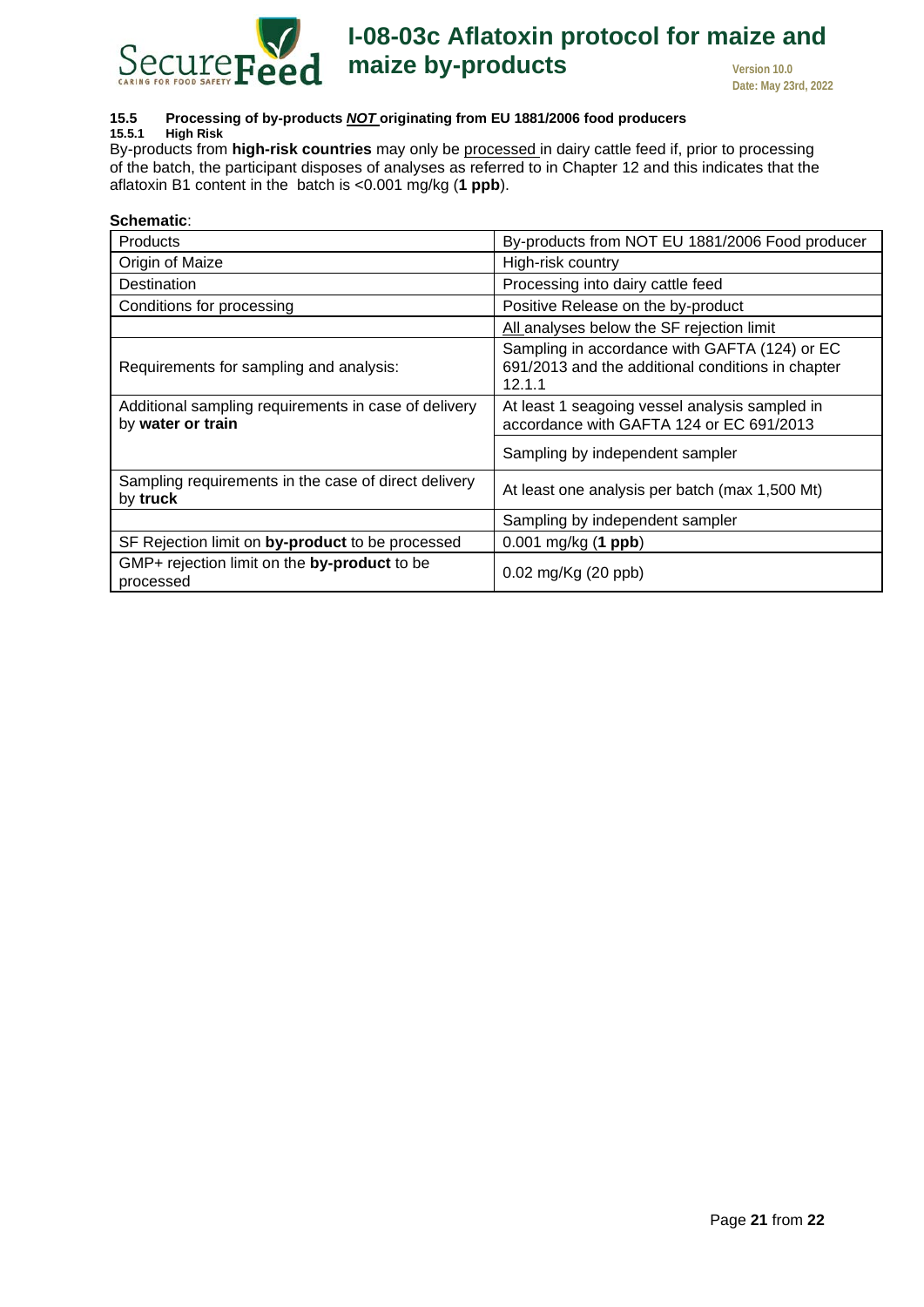

#### **15.5.2 Medium Risk**

By-products from **Central Risk Countries**, may only be processed in dairy cattle feed, if the participant, prior to processing of the batch, disposes of analyses as referred to in Chapter [12](#page-8-0) and this indicates that the aflatoxin B1 content in the batch is <0.02 mg/kg (**20 ppb**).

| <b>Schematic:</b>                                                |                                                                                                                |
|------------------------------------------------------------------|----------------------------------------------------------------------------------------------------------------|
| <b>Products</b>                                                  | By-products from NOT EU 1881/2006 food producer                                                                |
| Origin of Maize                                                  | <b>MEDIUM-risk country</b>                                                                                     |
| Destination                                                      | Processing into dairy cattle feed                                                                              |
| Conditions for processing                                        | Positive Release on the by-product                                                                             |
| Requirements for sampling and analysis:                          | Sampling in accordance with GAFTA (124) or EC 691/2013 and<br>the additional conditions in chapter 12.1.1      |
| Sampling requirements in case of<br>delivery by water or train   | Sampling by independent sampler                                                                                |
| Sampling requirements in the case of<br>direct delivery by truck | At least one analysis per batch (max Mt 2,000)                                                                 |
|                                                                  | Sampling by the GMP+ FSA-certified company in accordance with<br>the general GMP+ FSA requirements (GMP+ BA13) |
| SF Rejection limit on the by-product to<br>be processed          | $0.02 \text{ mg/kg}$ (20 ppb)                                                                                  |
| GMP+ rejection limit for by-products for<br>processing           | $0.02 \text{ mg/Kg} (20 \text{ ppb})$                                                                          |
|                                                                  |                                                                                                                |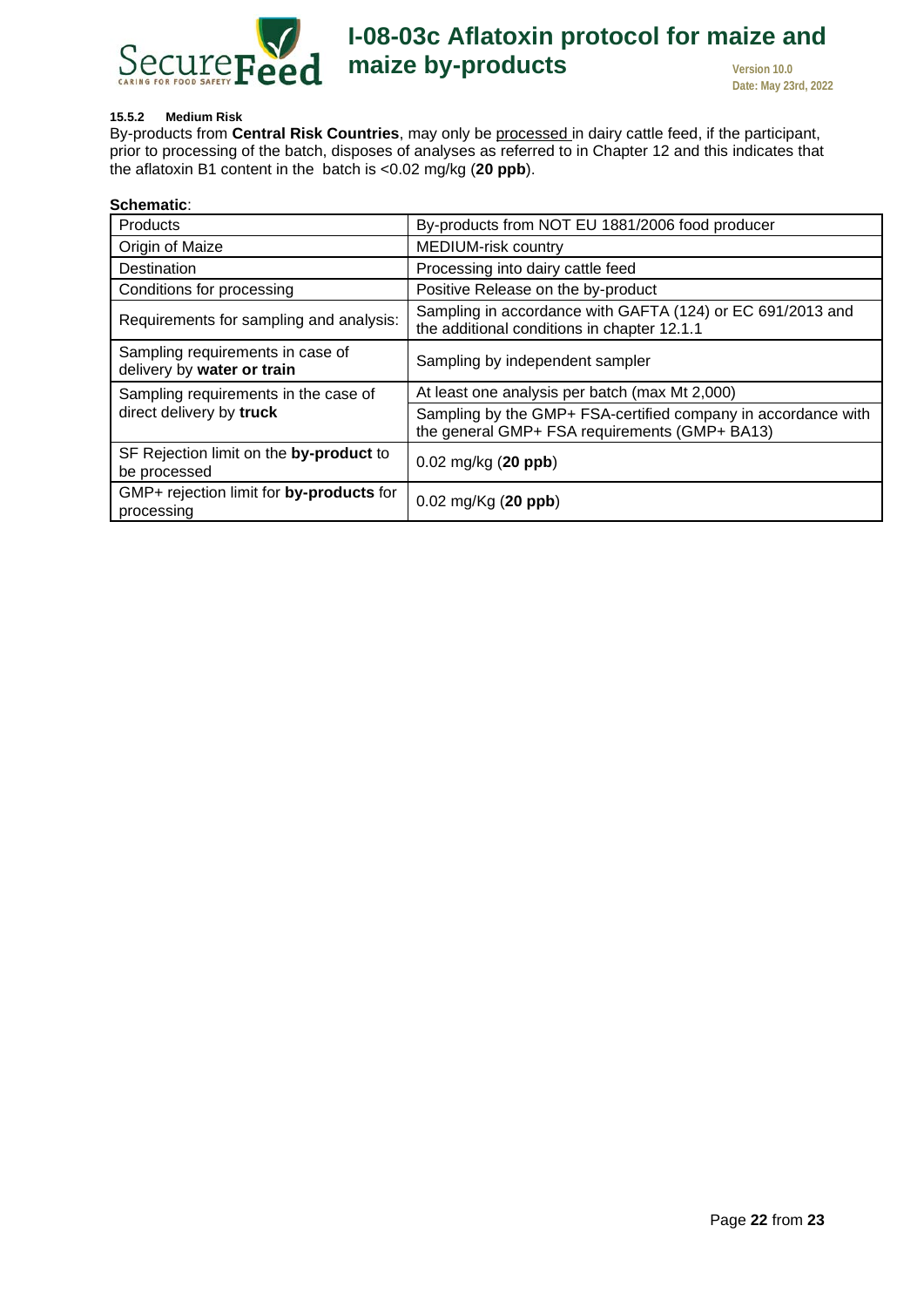

#### <span id="page-22-0"></span>**15.6 Direct supply of by-products** *NOT* **from EU 1881/2006 food producers**

#### **15.6.1 High Risk**

By-products from **high-risk countries**, may only be delivered to dairy farmers, if the participant, prior to processing of the batch, disposes of analyses as referred to in Chapter [12](#page-8-0) and this indicates that the aflatoxin B1 content in the batch is <0.001 mg/kg (**1 ppb**).

#### **Schematic:**

| Products                                                                      | By-products from a NOT EU 1881/2006 Food<br>Producer                                                         |
|-------------------------------------------------------------------------------|--------------------------------------------------------------------------------------------------------------|
| Origin of Maize                                                               | High-risk country                                                                                            |
| Destination                                                                   | Direct delivery to dairy farmer                                                                              |
| Conditions of delivery                                                        | Positive Release on the by-product                                                                           |
|                                                                               | All analyses below the SF rejection limit                                                                    |
| Requirements for sampling and analysis:                                       | Sampling in accordance with GAFTA (124) or EC<br>691/2013 and the additional conditions in chapter<br>12.1.1 |
| Sampling requirements in case of direct delivery by<br>water or train         | At least 1 seagoing vessel analysis sampled in<br>accordance with GAFTA 124 or EC 691/2013                   |
|                                                                               | Sampling by independent sampler                                                                              |
| Sampling requirements in the case of direct delivery<br>by truck              | At least one analysis per batch (max Mt 1,500)                                                               |
|                                                                               | Sampling by independent sampler                                                                              |
| SF Disposal limit for by-products delivered directly<br>to the dairy farmer   | $0.001$ mg/Kg (1 ppb)                                                                                        |
| GMP+ Rejection limit on by-products delivered<br>directly to the dairy farmer | $0.005 \,\text{mg/Kg}$ (5 ppb)                                                                               |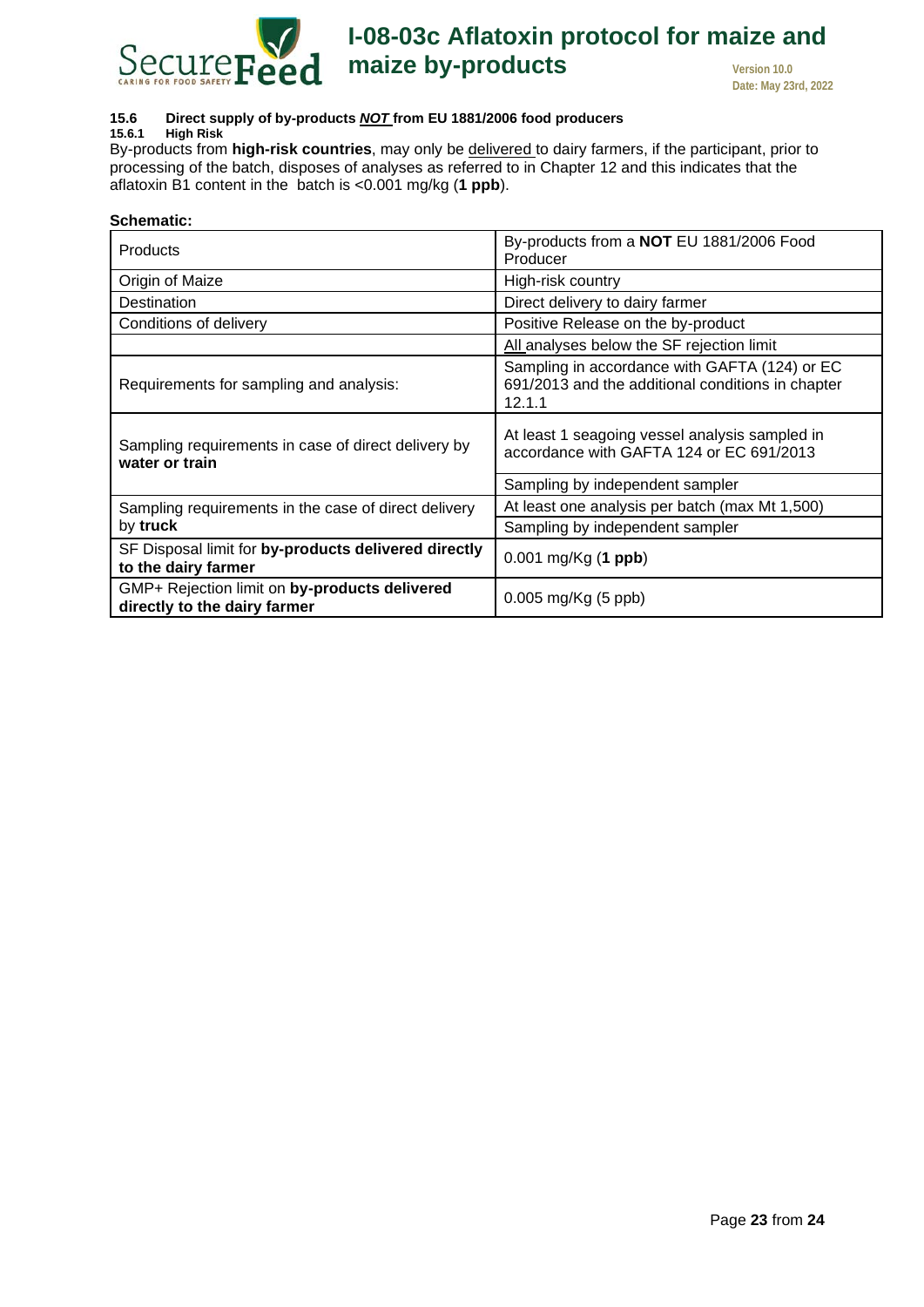

#### **15.6.2 Medium Risk**

By-products from **Central Risk Countries**, may only be delivered to dairy farmers, if the participant, prior to processing of the batch, disposes of analyses as referred to in Chapter [12](#page-8-0) and this indicates that the aflatoxin B1 content in the batch is <0.0025 mg/kg (**2.5 ppb**).

| Schematic:                                                                    |                                                                                                                   |
|-------------------------------------------------------------------------------|-------------------------------------------------------------------------------------------------------------------|
| <b>Products</b>                                                               | By-products from NOT EU 1881/2006 food<br>producer                                                                |
| Origin of Maize                                                               | <b>MEDIUM-risk country</b>                                                                                        |
| Destination                                                                   | Direct delivery to dairy farmer                                                                                   |
| Conditions of delivery                                                        | Positive Release on the by-product                                                                                |
| Requirements for sampling and analysis                                        | Sampling in accordance with GAFTA (124) or EC<br>691/2013 and the additional conditions in chapter<br>12.1.1      |
| Sampling requirements in case of delivery by water or<br>train                | Sampling by independent sampler                                                                                   |
| Sampling requirements in the case of direct delivery by<br>truck              | At least one analysis per batch (max 2,000 Mt)                                                                    |
|                                                                               | Sampling by the GMP+ FSA-certified company in<br>accordance with the general GMP+ FSA<br>requirements (GMP+ BA13) |
| SF Disposal limit for by-products delivered directly to<br>the dairy farmer   | $0.0025$ mg/Kg $(2.5$ ppb)                                                                                        |
| GMP+ Rejection limit on by-products delivered<br>directly to the dairy farmer | 0.005 mg/Kg (5 ppb)                                                                                               |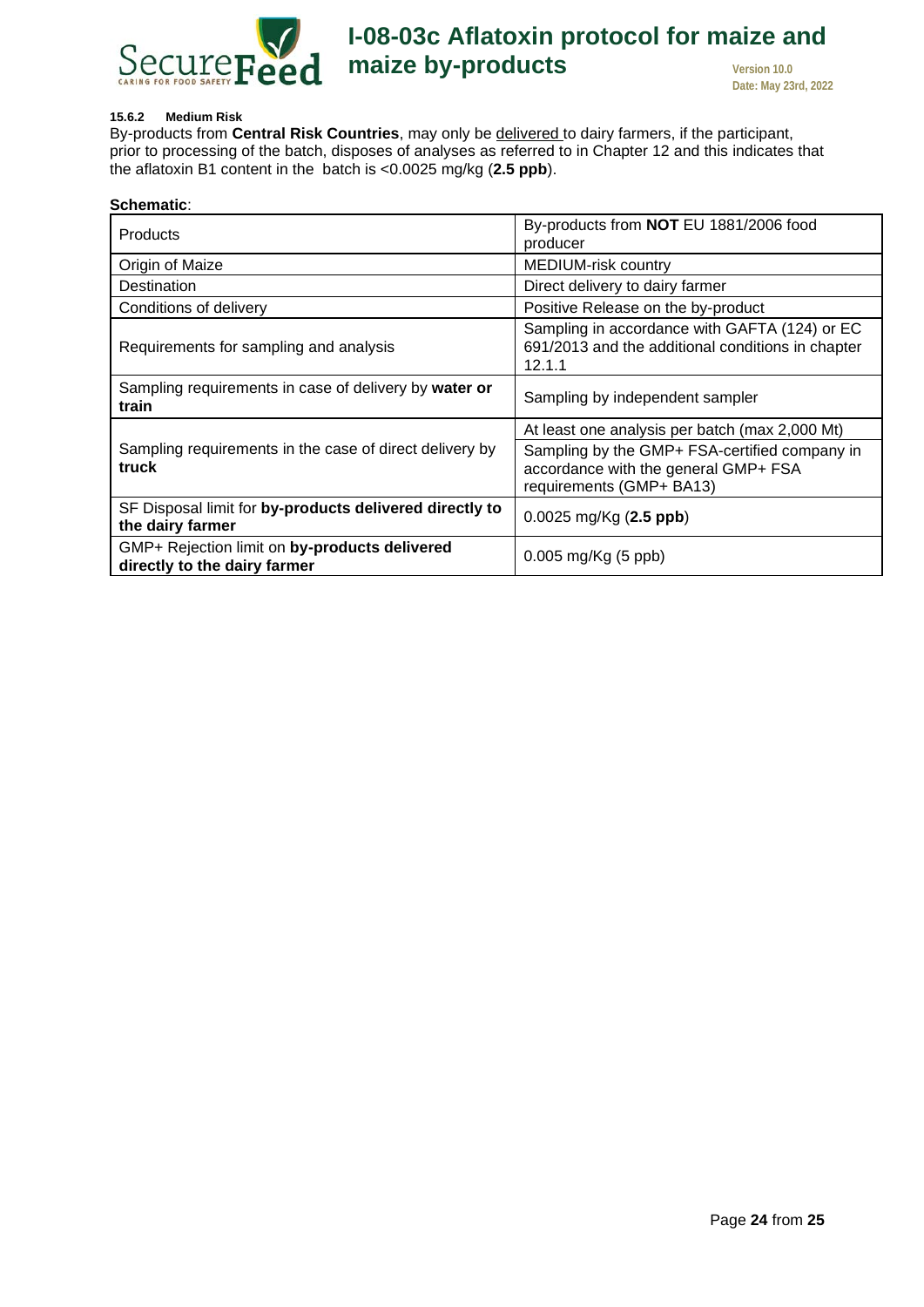

#### <span id="page-24-1"></span>**15.6.3 Low-risk**

By-products from **low-risk countries**, not originating from a food producer purchasing and processing maize under the conditions of Regulation (EU) No 1881/2006, may only be delivered to a dairy farmer if the participant analyses a batch of the by-product each month in the manner described in Chapter [12.](#page-8-0)

<span id="page-24-0"></span>

| Schematic:                                                              |                                                                                                                   |
|-------------------------------------------------------------------------|-------------------------------------------------------------------------------------------------------------------|
| <b>Products</b>                                                         | By-products from NOT EU 1881/2006 food<br>producer                                                                |
| Origin of Maize                                                         | <b>LOW Risk country</b>                                                                                           |
| Destination                                                             | Direct delivery to dairy farmer                                                                                   |
| Conditions of delivery                                                  | Participant shall analyse at least one batch of the<br>by-product delivered each month.                           |
| Requirements for sampling and analysis                                  | Sampling in accordance with GAFTA (124) or EC<br>691/2013 and the additional conditions in chapter<br>12.1.1      |
| Sampling requirements in case of delivery by water or<br>train          | Sampling by independent sampler                                                                                   |
| Additional sampling requirements in case of direct<br>delivery by truck | At least one analysis per batch (max 2,000 Mt)                                                                    |
|                                                                         | Sampling by the GMP+ FSA-certified company in<br>accordance with the general GMP+ FSA<br>requirements (GMP+ BA13) |
| SF Rejection limit on by-products delivered directly                    | $0.0025$ mg/Kg $(2.5$ ppb)                                                                                        |
| GMP+ Rejection Limit on the Directly Delivered By-<br>product           | $0.005$ mg/Kg (5 ppb)                                                                                             |